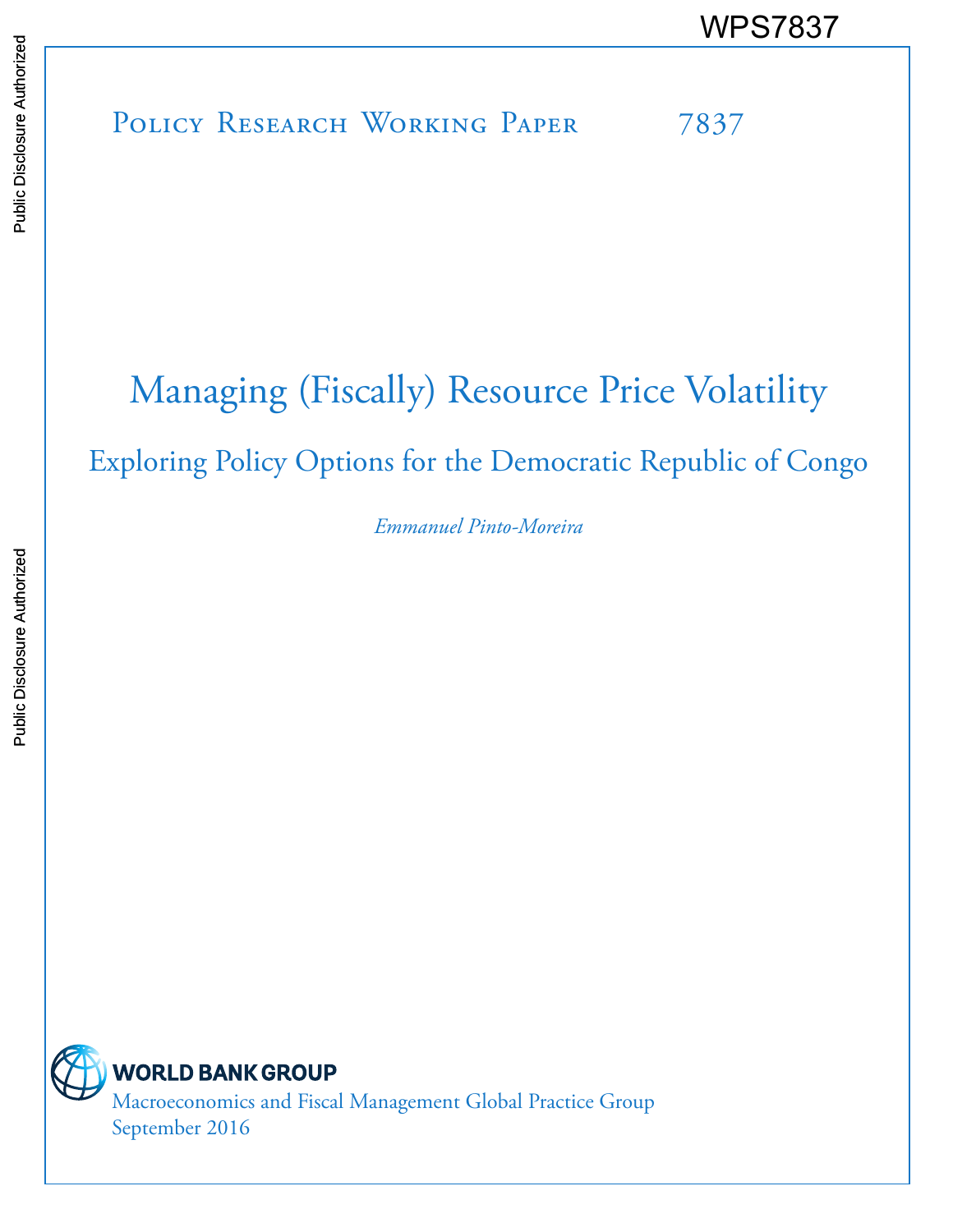### **Abstract**

 How should resource-dependent countries respond (fiscally) to resource price volatility? This paper studies what determines revenue allocation between a "spend today" strategy and a "save now-spend tomorrow" approach in the context of the Democratic Republic of Congo (DRC). It uses a three-sector model in which public infrastructure investment has tangible benefits for private production and investment while it is also subject to absorption constraints. The paper calibrates the optimal

allocation rule between spending today and asset accumulation, by minimizing a social loss function defined in terms of household welfare (measured by consumption volatility) and macroeconomic volatility (measured in terms of fiscal volatility). Sensitivity analysis is also conducted with respect to various key parameters, including the efficiency of public investment. The results indicate that, if properly managed, sovereign fund could contribute significantly to macroeconomic stability in the DRC.

*The Policy Research Working Paper Series disseminates the findings of work in progress to encourage the exchange of ideas about development*  issues. An objective of the series is to get the findings out quickly, even if the presentations are less than fully polished. The papers carry the *names of the authors and should be cited accordingly. The findings, interpretations, and conclusions expressed in this paper are entirely those of the authors. They do not necessarily represent the views of the International Bank for Reconstruction and Development/World Bank and its affiliated organizations, or those of the Executive Directors of the World Bank or the governments they represent.*

This paper is a product of the Macroeconomics and Fiscal Management Global Practice Group. It is part of a larger effort by the World Bank to provide open access to its research and make a contribution to development policy discussions around the world. Policy Research Working Papers are also posted on the Web at http://econ.worldbank.org. The author may be contacted at epintomoreira@worldbank.org.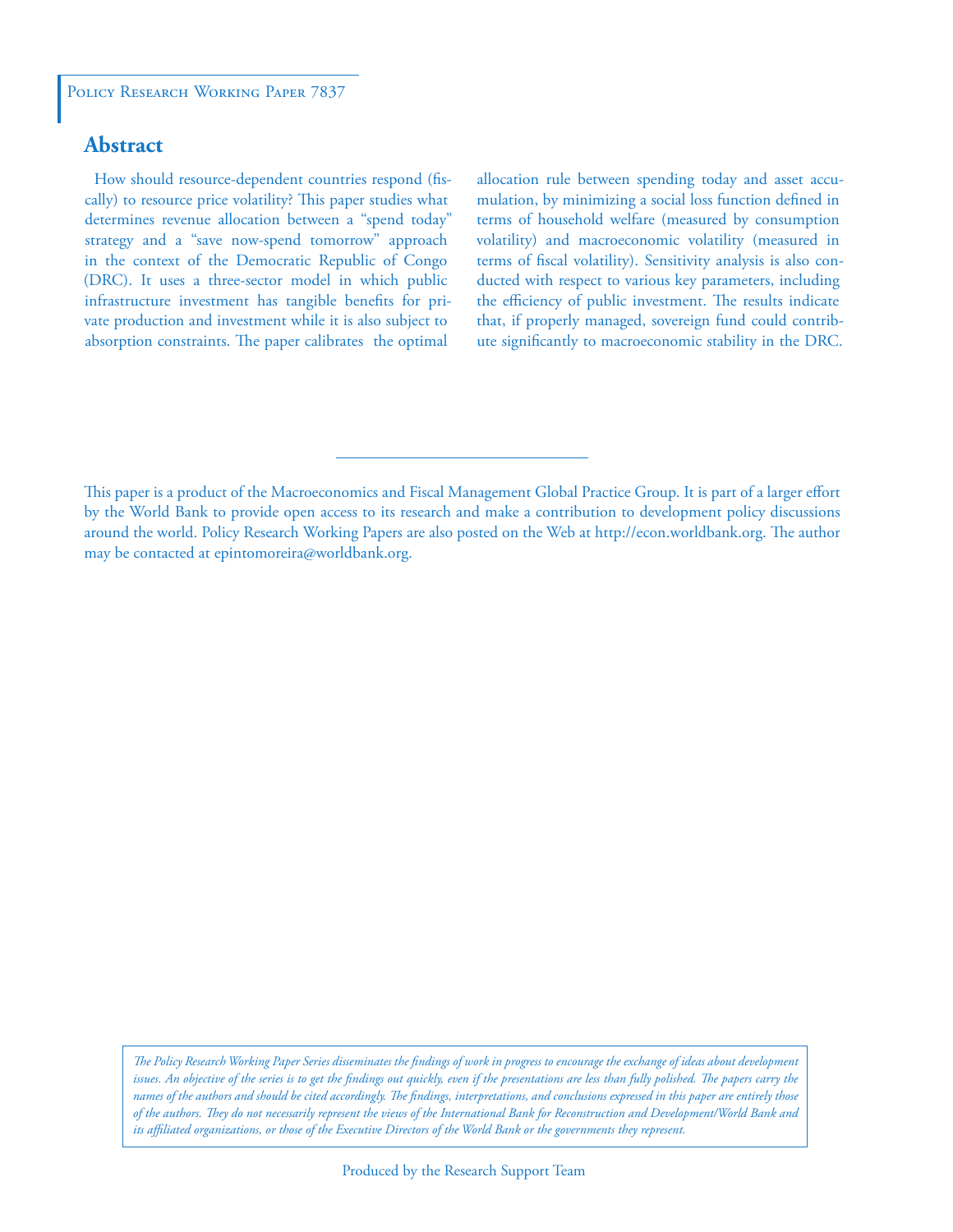# **Managing (Fiscally) Resource Price Volatility: Exploring Policy Options for the Democratic Republic of Congo**

Emmanuel Pinto Moreira\*

*JEL Classification: E011 Key words:* Commodity price shock; small open economy; DSGE model, sovereign wealth fund.

<sup>\*</sup> Lead Economist, AFR Region, World Bank. I am grateful to Pierre-Richard Agénor for his invaluable support and guidance during the course of this study; to Keyra Primus for technical assistance; and an anonymous reviewer for helpful comments. The views expressed in this paper are my own and do not represent those of the World Bank.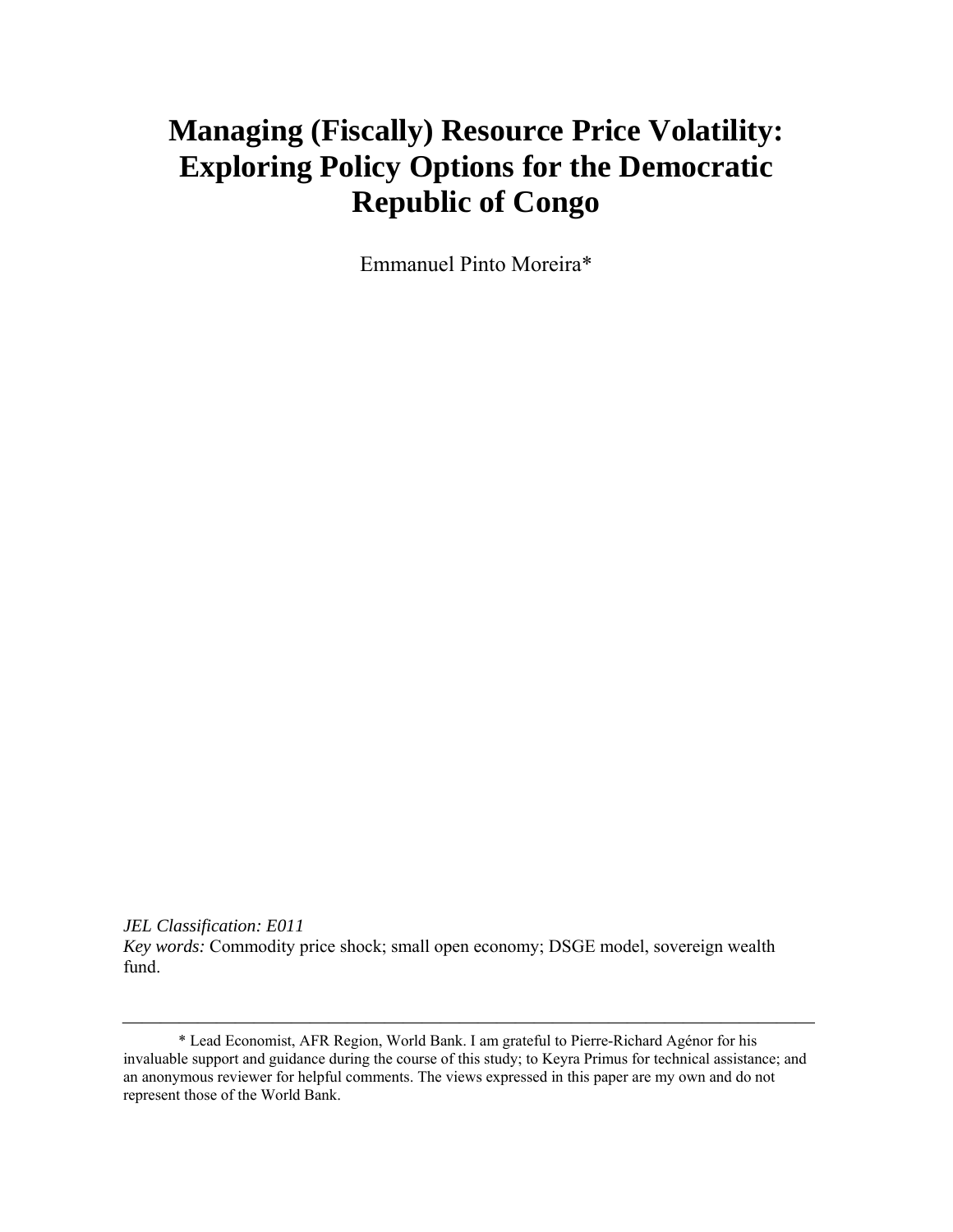#### **1. Introduction**

Many developing countries with large endowments of natural resources face daunting challenge, including macroeconomic volatility and Dutch disease-related phenomena. Despite the economic prospects of discovering natural resources, managing those resources effectively poses a serious challenge. Developing countries have often fallen prey to the *natural resource curse*, essentially in the form of weak institutions, low efficiency of public spending, poor governance, and heightened risks of civil conflicts (van der Ploeg, 2011). Moreover, commodity price volatility creates macroeconomic instability, especially in economies that heavily rely on extractive commodity exports. And sharp inflow of foreign currency associated with resource windfalls may lead to Dutch disease effects, in which nonresource traded goods will be less price competitive on the export market due to currency appreciation.

The natural resource management framework has been dominated by the permanent income hypothesis (PIH) approach. According to the PIH, resource windfalls should be saved in their entirety in the form of financial assets, and to ensure fiscal sustainability the nonresource primary deficit should be limited to the perpetuity value of resource wealth. In turn, given a projection for nonresource revenue, the nonresource primary balance benchmark translates an estimate of the sustainable level of expenditure (Baunsgaard et al., 2012 and Lundgren et al., 2013). However, recent studies questioned the relevance of the PIH for lowincome countries<sup>1</sup> as it ignores that these countries are both capital and credit constrained. This suggests to devise more flexible fiscal management frameworks that allow governments to scale up spending financed by resource revenue to meet the urgent infrastructure needs—

<sup>&</sup>lt;u>1</u> <sup>1</sup>See Collier et al. (2010), , van der Ploeg (2011), International Monetary Fund (2012), Lundgren et al. (2013), and van den Bremer and van der Ploeg (2013).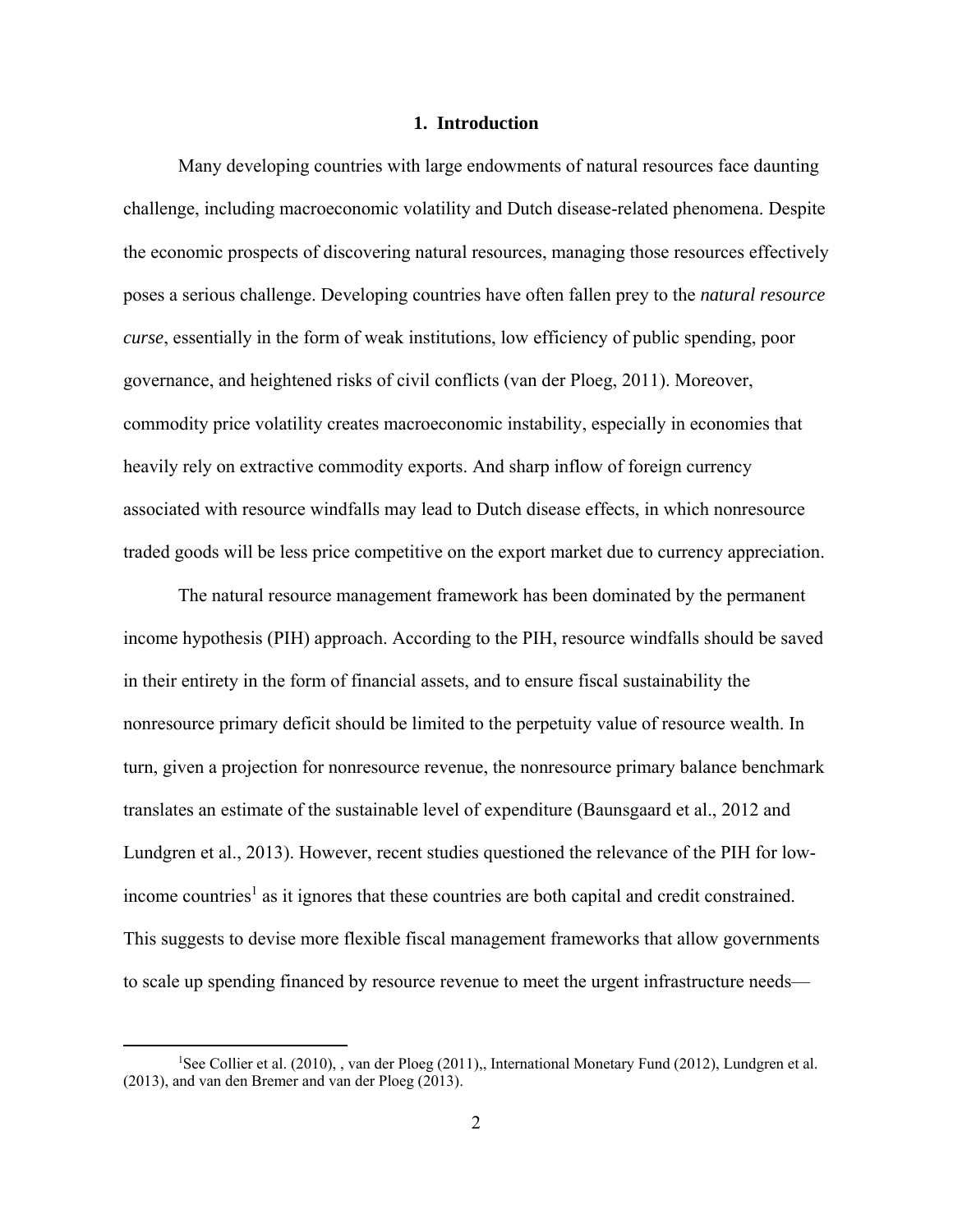and other productive sectors, such as education and health—while maintaining fiscal and macroeconomic stability.

Using Agénor's (2016) model, this paper studies the optimal allocation of revenue windfalls between spending now and saving in a sovereign fund in the context of the Democratic Republic of Congo (DRC).<sup>2</sup> Agénor developed a dynamic stochastic general equilibrium (DSGE) model for a small open low-income country where access to public capital is limited. It also incorporates other features, including an explicit account of imperfect access to world capital markets and a direct complementarity effect between public capital and private investment. Simultaneously, public capital is also subject to congestion and absorption constraints, which depend on the relative scale of investment itself and affect the quality and effectiveness of infrastructure spending.

The remainder of the paper is organized as follows. Section 2 presents some background analysis and stylized facts about the resource sector in DRC. Section 3 presents the structure of the model and its steady-state solution. Calibration of the model is discussed in Section 4. The macroeconomic impact of resource price and price and production windfalls, and their implication for the optimal allocation of these windfalls, are discussed in Section 5. Sensitivity analysis is performed in Section 6. The last section summarizes the main results and their implications for macroeconomic policy in DRC.

 $\overline{\phantom{a}}$  2 While Agénor's model considers a hypothetical low-income country, this paper is the first to apply the model to an actual country case.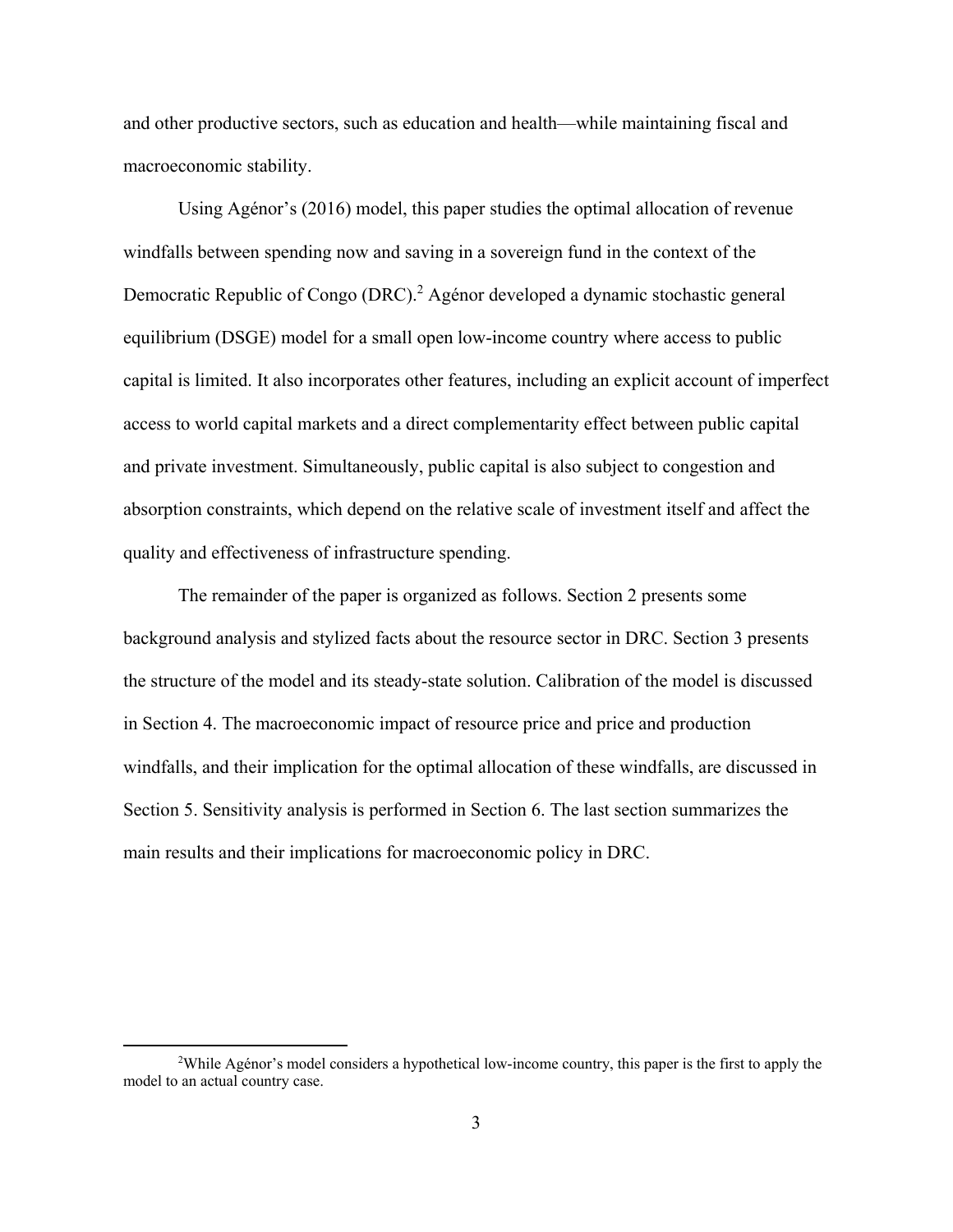#### **2. Background: Resource Sector in DRC**

With a GNP per capita of US\$380 in 2014<sup>3</sup>, DRC is a low-income country endowed with vast natural resource wealth. It has huge mineral resources, including copper, cobalt, zinc, diamond, gold, and coltan. Its copper reserves are estimated to be as large as 70 million tons. Copper reserves of Katanga are the second largest in the world after Chile's. Its cobalt and zinc reserves are estimated to 5 million tons and 6 million tons, respectively. The country has the largest diamond reserves which represent nearly 25 percent of the world total. Major reserves of gold, cobalt, rare earths, cassiterite, and columbite-tantalite (coltan) are located in the eastern parts of the country. The latter two are in high demand by global electronic goods manufacturers. 70 percent of the world's coltan production is in DRC.

DRC has a huge potential to generate hydroelectric power, with an estimated capacity of up to 40 GW (100,000 MW) and could provide electricity to the whole continent. The energy sector has the potential to yield outsize and transformative returns for the country's economic development and broader southern African region as a whole. DRC has the world's second largest tropical forest endowment estimated at 148 million ha and the second largest carbon sink in the world. It represents over 60 percent of the total forest area in the Congo basin.

The country is also endowed with over 80 million ha of fertile, arable land with abundant water resources that is capable of supporting immense agricultural activities. DRS's

 <sup>3</sup> <sup>3</sup>Using Atlas method, for details see

http://econ.worldbank.org/WBSITE/EXTERNAL/DATASTATISTICS/0,,contentMDK:20452009~menuPK:641 33156~pagePK:64133150~piPK:64133175~theSitePK:239419,00.html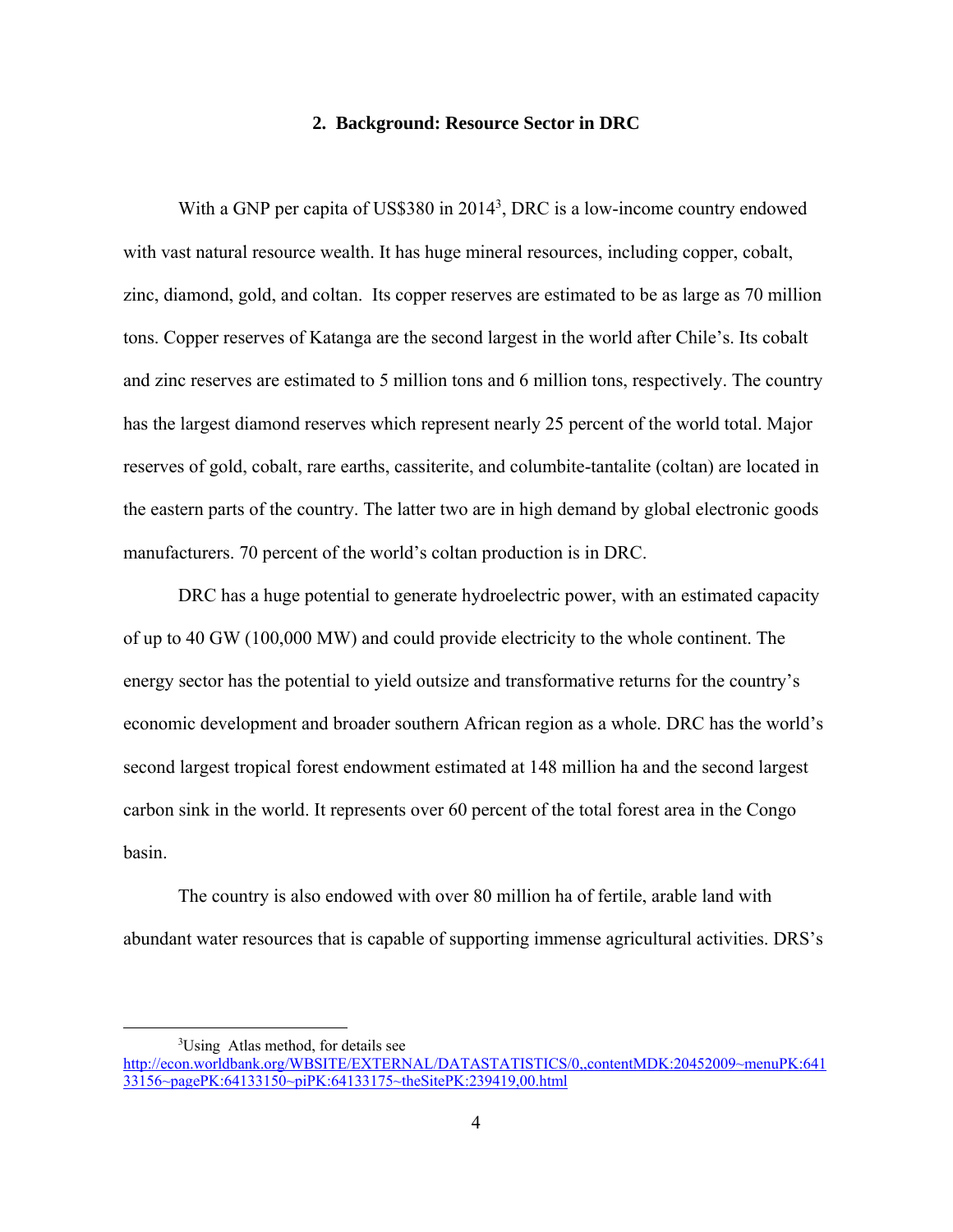river network is considered to be as one of the most extensive in the world and its groundwater resources is considerably widespread.

The extractive sector accounts for about two-thirds of DRC's GDP in 2014, while it represents about 97 percent of export earnings (Table 1). Besides its contribution to GDP, the mining sector provides provincial employment and business opportunities, although in some cases it played a role in fueling conflicts. Overall, mining exerts an ambiguous impact on development.

| Table 1                                                                         |  |  |                                                   |  |  |  |  |  |  |  |
|---------------------------------------------------------------------------------|--|--|---------------------------------------------------|--|--|--|--|--|--|--|
| DRC: Contribution of the Natural Resources Sector to DRC's Economy (2000-2014)  |  |  |                                                   |  |  |  |  |  |  |  |
|                                                                                 |  |  | 2000 2002 2004 2006 2008 2010 2011 2012 2013 2014 |  |  |  |  |  |  |  |
| % of Export Receipts                                                            |  |  | 83.6 15.6 19.9 98.7 98.8 97.7 97.6 98.3 97.8 97.3 |  |  |  |  |  |  |  |
| Source: Author's calculation based on Government, World Bank, and IMF Database. |  |  |                                                   |  |  |  |  |  |  |  |

 DRC's enjoyed remarkable economic performance in the 2000s, supported by sound policies, and structural reforms. Real GDP growth accelerating at an annual average rate of more than 7 percent over the past five years. In 2014, DRC posted a record high growth of 9 percent and is one of Africa's most rapidly growing economies. DRC growth was more than four percentage above the average of the Sub-Saharan African countries and it was the second fastest African economy, with an average GDP growth of 7.6 percent in 2010-2015. Mineral production and related investments are the main drivers of this robust growth, although economic activity is strengthening in other sectors, such as agriculture. Between 2010 and 2014, copper production doubled to reach 1 million tons. Copper and cobalt production account for more than 80 percent of exports of goods.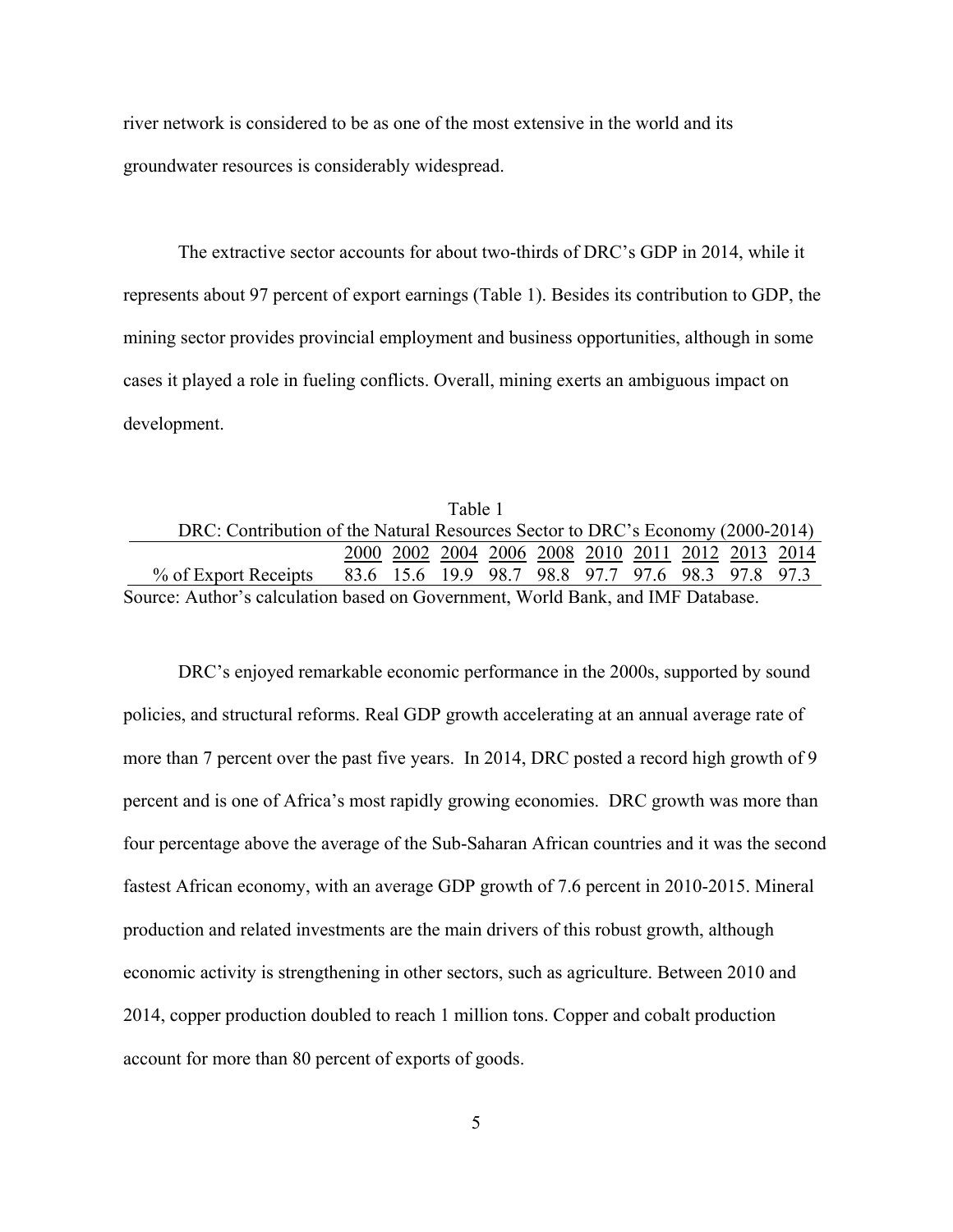DRC is well integrated in the global economy, with total trade reached 95 percent of GDP by 2014. Despite a slight drop in 2008, foreign direct investment (FDI) remained around 5 percent of GDP in (Figure 1). Mining is the most integrated sector with the global economy, as its output is almost completely designated for exports. Correspondingly, when demand falls, this sector contracts, with dire consequences for suppliers and DRC's economy as a whole.



Figure 1

Source: Author's calculation based on Government, World Bank, and IMF Database

 DRC's economic structure makes it more prone to exogenous shocks, reflected in high terms of trade volatility (Figure 2). Thanks to their low marginal costs, large mines remained open in 2009 when copper and cobalt prices collapsed. The sharp decline in the 2009 growth rate is due to a contraction in artisanal mining, since miners could no longer sell their products to small-scale smelters. The marginal cost of smelters was around US\$4,000 per ton and they were closed when the price dropped well below US\$3,000 per ton. In sum, while large-scale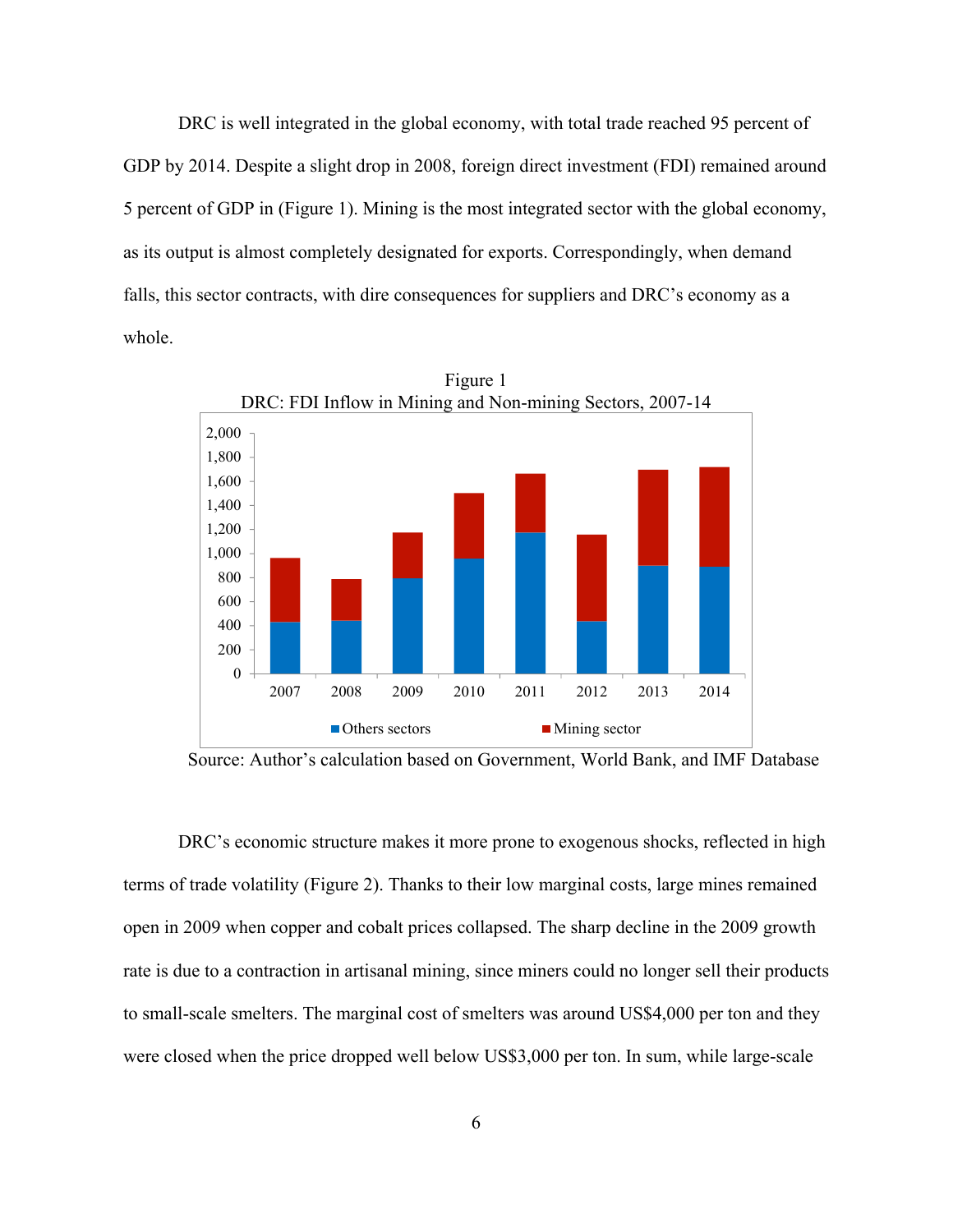mines are important for economic growth, artisanal mining continues to be important for employment.<sup>4</sup> Prospects for linkages and value additions of the mining sector, need to be utilized effectively. The 2013 World Development Report (World Bank, 2013) shows that extractive industries tend to have weak linkages, with dismal impact on employment of 1 to 2 percent of total workforce.



Source: Author's calculation based on World Bank Database.

 $\overline{a}$ 

The foregoing discussion demonstrates DRC's dependence on natural resources,

which means that price fluctuations of its exports can be major sources of economic volatility

<sup>4</sup>According the World Bank (2008), artisanal mining production in DRC was estimated at 90 percent in 2008 and the number of persons directly and indirectly dependent on this activity was estimated at 8 to 10 million, about 14-16 percent of DRC's population.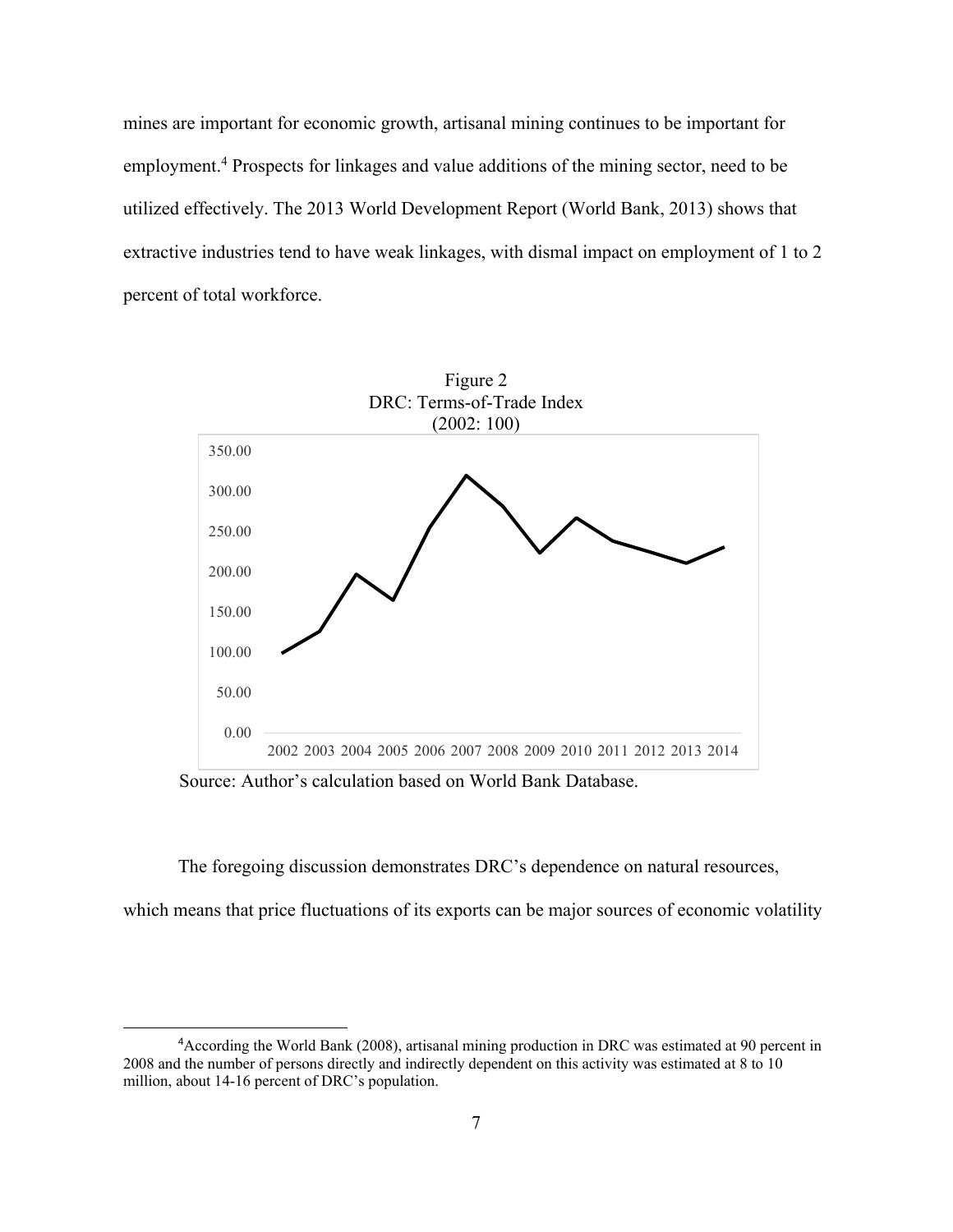as evidenced by the recent fall in commodity prices.<sup>5</sup> In this context, an important question is whether a sovereign wealth fund (SWF) would help to mitigate volatility. SWFs are stateowned investment vehicles investing in real and financial assets.<sup>6</sup> An important advantage of SWFs, given their long-term investments nature with low leverage, is their long-term stabilizing effect on a country's future income. This could be particularly important for DRC, given its overreliance on natural resources.

#### **3. Structure of the Model**

Consider a three-sector open economy producing a non-renewable resource (identified with superscript R), a nonresource tradable good (identified with superscript T), and a nontradable good (identified with superscript N). The world price of a unit of the nonresource tradable good is unity and purchasing power parity (PPP) holds for these goods. Thus, assuming that the nominal exchange rate is fixed and normalized to unity, prices measured in foreign currency are equivalent to relative prices expressed in units of the tradable good. Nonresource tradables and nontradables are produced competitively. The nontradable good is a perishable and then is pure consumption good, whereas the nonresource tradable good can be either consumed or invested. Private investment falls on nonresource tradables only, whereas public investment consists of both nonresource tradables and nontradables. Both households and the government spend on tradables and nontradables and can borrow from

 $\overline{a}$ 

<sup>&</sup>lt;sup>5</sup> The end of commodity prices super cycle compounded by an expected drop in production of copper following the recent decision by Glencore to suspend its production for 18 months starting in end-August 2015 in DRC and Zambia, is putting a toll on DRC's macroeconomic performance. DRC GDP growth slows to 6.9% in 2015 from 9% in 2014 and may not exceed 2.7% in 2016. The production of oil and mining has declined by 8.6% in the first half of 2016 compared to 2015.

For a recent review of the literature on sovereign wealth funds, see Alhashel (2015). Gelb and Halland (2014) discuss the pros and cons of a country's SWF being directly involved in domestic development finance.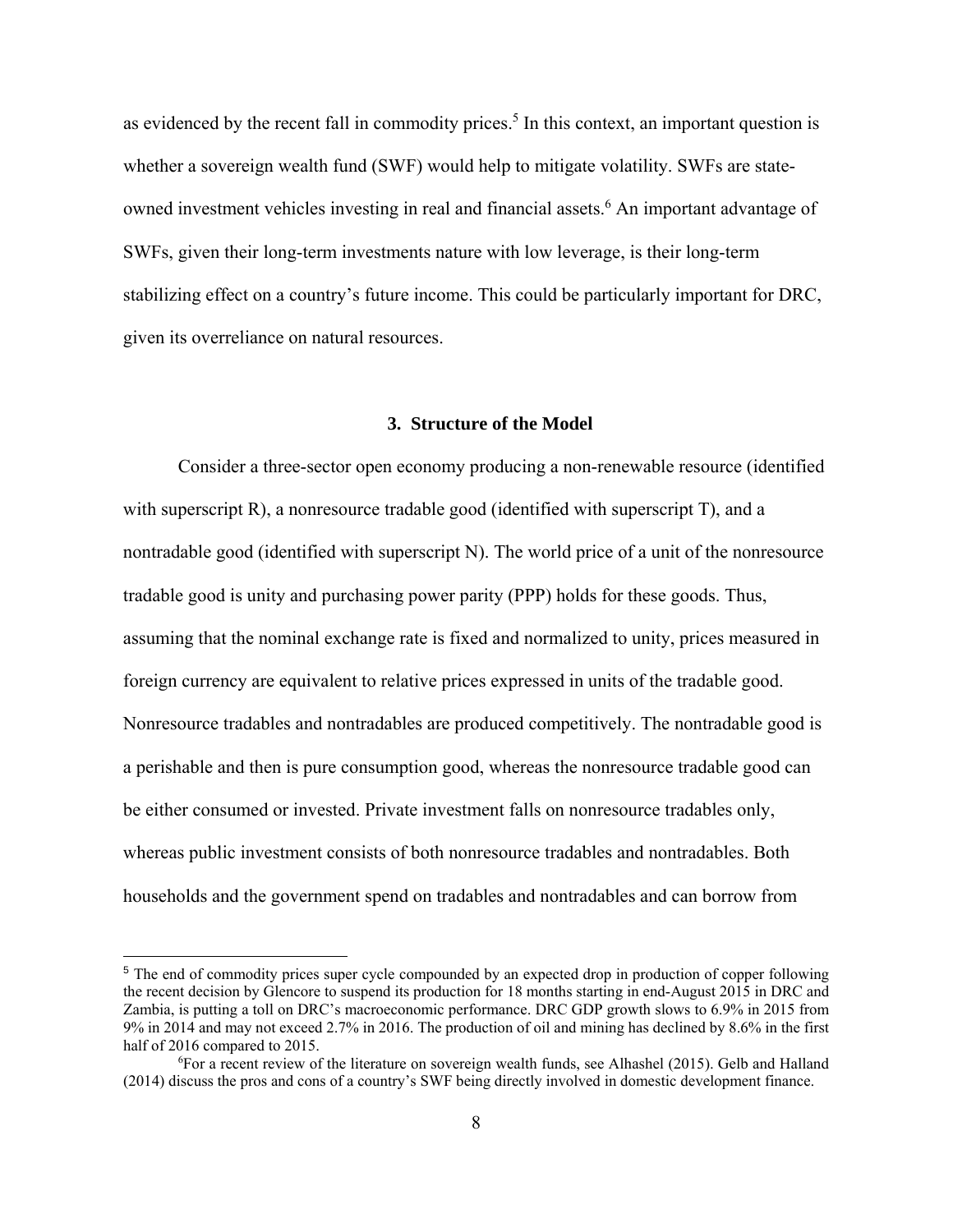world capital markets. In line with the evidence for many low-income countries, labor is perfectly mobile across sectors. In contrast, private capital (which is used in the production of both nonresource tradables and nontradables) is imperfectly mobile in the short run—due to costs to reallocating physical assets across production sectors—and perfectly mobile in the long run.

#### **3.1 Resource Production and Prices**

Resource output,  $Y<sup>R</sup>$ , is a flow endowment owned by the government; its extraction requires no use of factor inputs. It is not consumed domestically and follows an exogenous deterministic process:<sup>7</sup>

(1) 
$$
Y^R / \underline{Y}^R = (Y^R \cdot \mathbf{1} / \underline{Y}^R)^{\rho Y R} \exp(\epsilon^{yR}),
$$

where  $Y^R$  is the steady-state value of  $Y^R$ ,  $\rho YR \in (0,1)$  measures the degree of persistence, and  $\varepsilon^{yR}$  is a normally distributed random shock with zero mean and a constant variance.

The real resource price,  $p^R$ , relative to the foreign-currency price of nonresource tradables, is exogenously determined outside the home country and denominated in foreign currency. It also follows an exogenous deterministic process:

$$
(2) \t pR/pR = (pR·1/pR)oppR exp(εpR),
$$

 <sup>7</sup>  $\frac{1}{1}$ In what follows the time subscript t is omitted when there is no risk of confusion.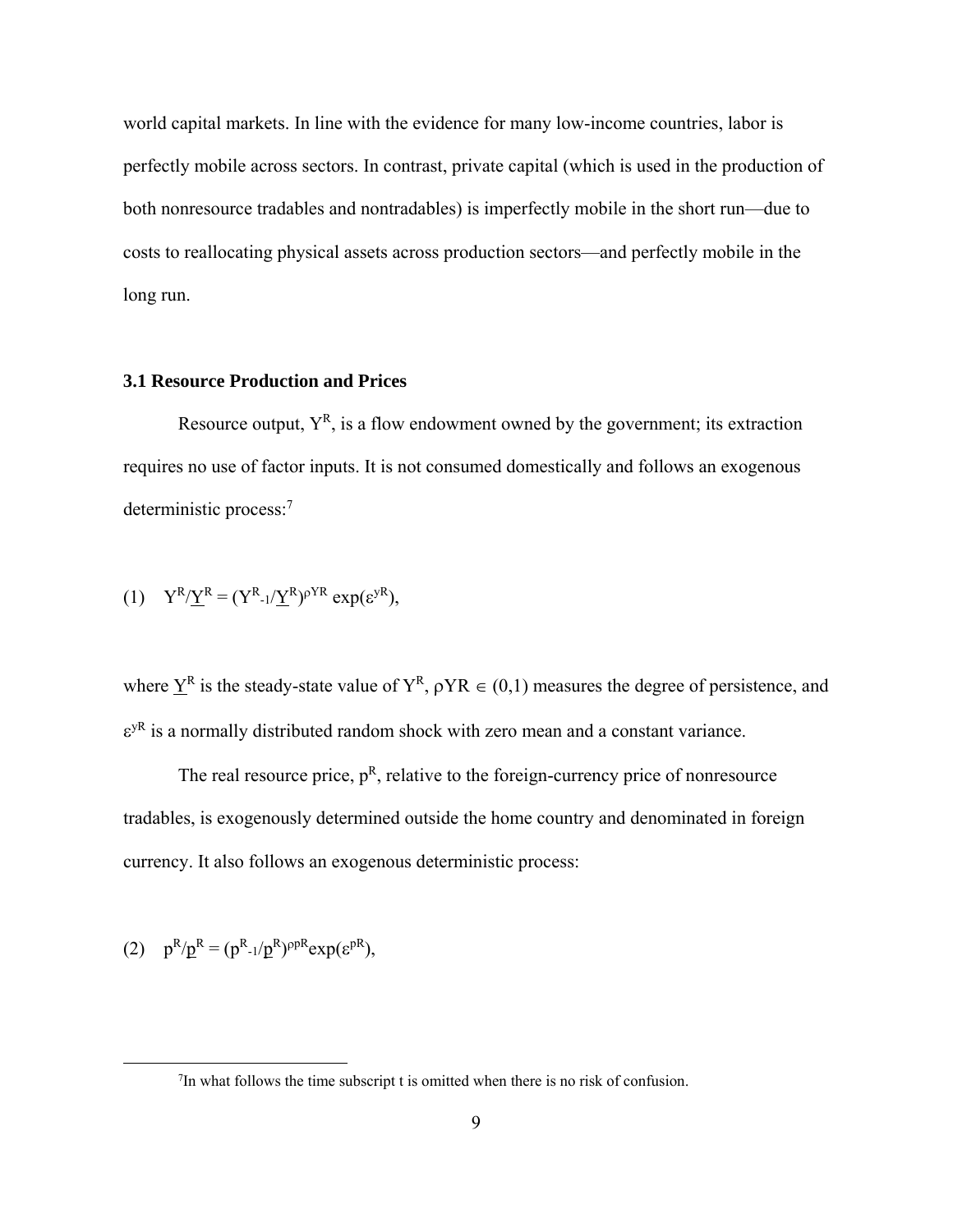where  $p^R$  is the steady-state value of  $p^R$ ,  $\rho pR \in (0,1)$  measures the degree of persistence, and  $\varepsilon^{pR}$  is again a normally distributed random shock with zero mean and a constant variance.

#### **3.2 Nonresource Production**

Nonresource production consists of nonresource tradables,  $Y<sup>T</sup>$ , and nontradables,  $Y<sup>N</sup>$ . The production function for both goods requires labor, private capital, and public capital:

(3) 
$$
Y^{T} = (L^{T})^{\beta T} (K^{PT})^{1-\beta T} (K^{I}/K^{P})^{\omega},
$$

(4) 
$$
Y^N = (L^N)^{\beta N} (K^{PN})^{1-\beta N} (K^I/K^P)^{\omega},
$$

where  $L^i$ , with  $i = N, T$ , is employment in sector i,  $K^{P_i}$  the private capital stock in sector i,  $K^P$ the economy's total stock of private capital,  $K^G$  the stock of public capital,  $\beta N$ ,  $\beta T \in (0,1)$ , and  $\omega > 0$ . In these equations public capital is partially rival and subject to congestion, as measured by the aggregate private capital stock.<sup>8</sup> In addition, equations (3) and (4) assume the elasticity of output with respect to (congested) public capital is the same in both sectors.

#### Profit maximization yields

(5) 
$$
w = \beta T(Y^T/L^T)
$$
,  $r^{KT} = (1 - \beta T)(Y^T/K^{PT})$ ,

 $\frac{1}{8}$ See Agénor (2012, Paper 1) for a discussion of congestion effects and alternative ways of measuring them in models with public capital.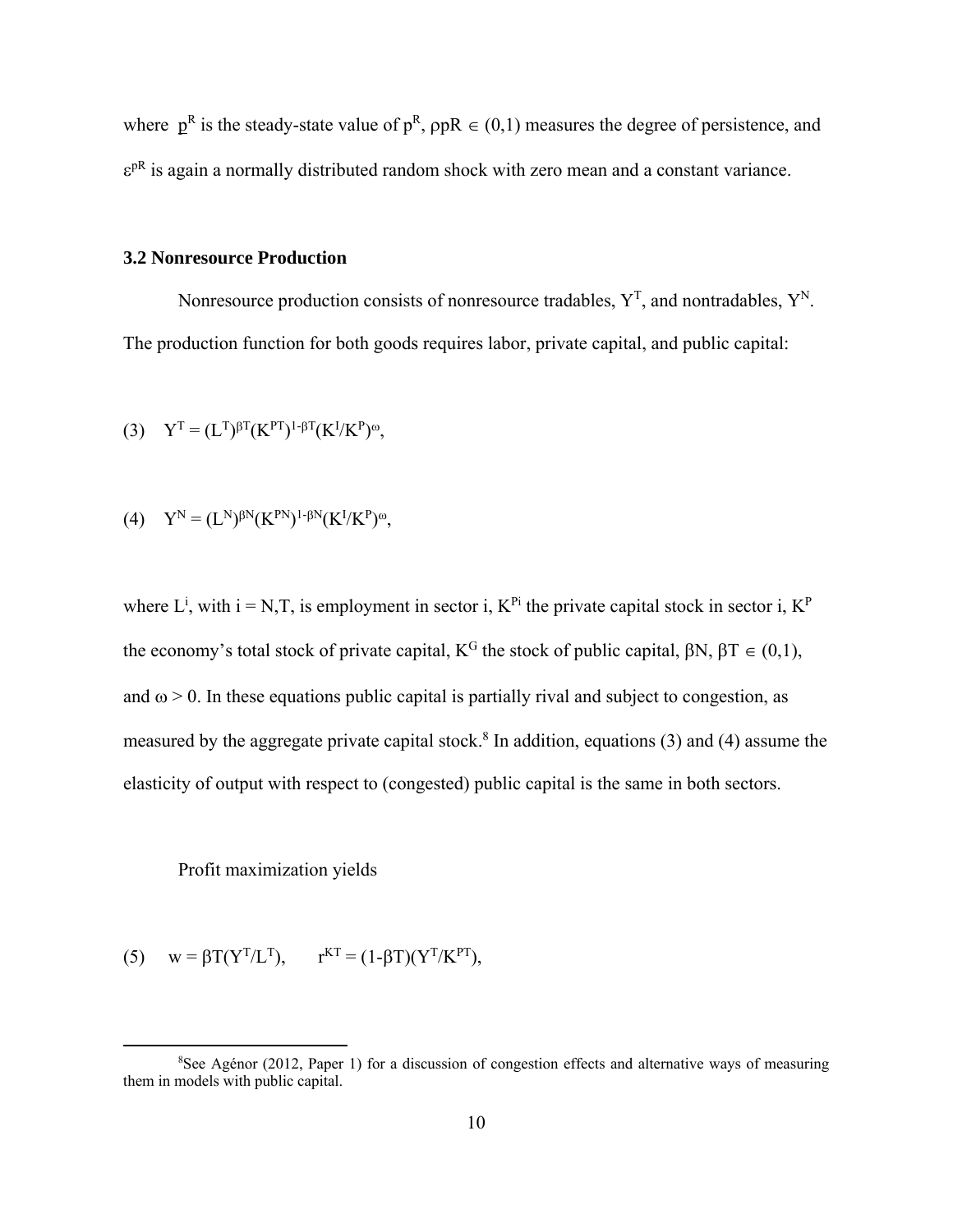(6) 
$$
zw = \beta N(Y^N/L^N)
$$
,  $zr^{KN} = (1-\beta N)(Y^N/K^{PN})$ ,

where w is economy-wide wage rate (measured in terms of foreign currency), which is the same in both sectors given the assumption of perfect labor mobility,  $r^{Ki}$  is the rental rate of capital in sector i, with  $i = N, T$ , and  $z = 1/P<sup>N</sup>$  is the real exchange rate.

#### **3.3 Households**

Consumption decisions follow a two-step process: households first determine the optimal path of total consumption over time, C, and then allocate that amount at each moment in time between spending on nonresource tradables and nontradables.

The representative household's lifetime utility is

$$
\infty
$$
\n(7) 
$$
U = E_t \sum \Lambda^s \{ (1-1/\varsigma)^{-1} (C_{t+s})^{1-1/\varsigma} - [\eta_L/(1+\psi)] (L_{t+s})^{1+\psi} \},
$$
\n
$$
s=0
$$

where E<sub>t</sub> is the expectations operator,  $\Lambda \in (0,1)$  is a discount factor,  $\varsigma > 0$  the intertemporal elasticity of substitution,  $\psi$  the inverse of Frisch elasticity of labor supply, and  $\eta_L > 0$  a preference parameter which captures the disutility of work.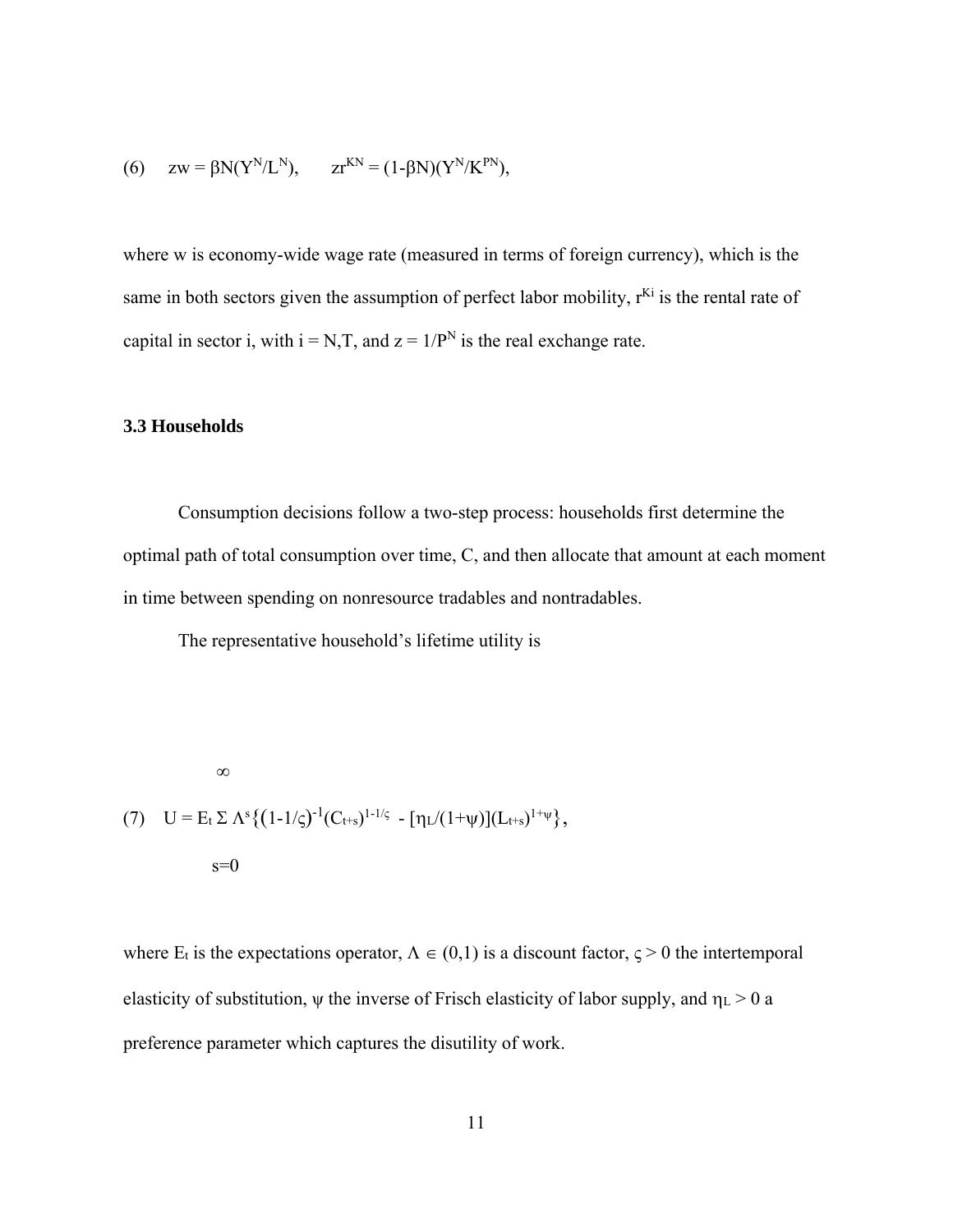The stock of private capital evolves according to

(8) 
$$
K^{P} = (I^{P}I)^{\phi K}(K^{I}I/K^{P}I)^{1-\phi K} + (1-\delta^{P})K^{P}I - \Gamma(K^{P}, K^{P}I),
$$

where I<sup>P</sup> is private investment,  $\delta^P \in (0,1)$  a constant rate of depreciation,  $\varphi K \in (0,1)$ , and  $\Gamma(K^p, K^p, I)$  an adjustment cost function. As in Agénor (2016), gross private investment must be combined with (congested) public capital to generate effective private investment, in order to capture a *direct* complementarity effect between private investment and public capital. This effect operates independently of the effect of public capital on the rate of return of private capital, as captured in equations (5) and (6).

The capital adjustment cost function takes the standard quadratic form

(9) 
$$
\Gamma(K^P, K^P, 1) = 0.5\kappa(K^P/K^P, 1 - 1)^2K^P, 1, \qquad \kappa > 0.
$$

The flow budget constraint of the representative household is given by

(10) 
$$
D^{P_{+1}} = (1+r^{W})D^{P} - (1-r^{NR})(Y^{T_{+}}z^{-1}Y^{N}) - \psi^{R}(1-r^{R})P^{R}Y^{R} + C + I^{P_{+}}T^{L},
$$

where D<sup>P</sup> is household foreign-currency debt, r<sup>W</sup> the cost of borrowing abroad,  $\tau^{NR} \in (0,1)$  the tax rate on nonresource income, T<sup>L</sup> lump-sum taxes,  $\tau^R \in (0,1)$  the share of resource revenues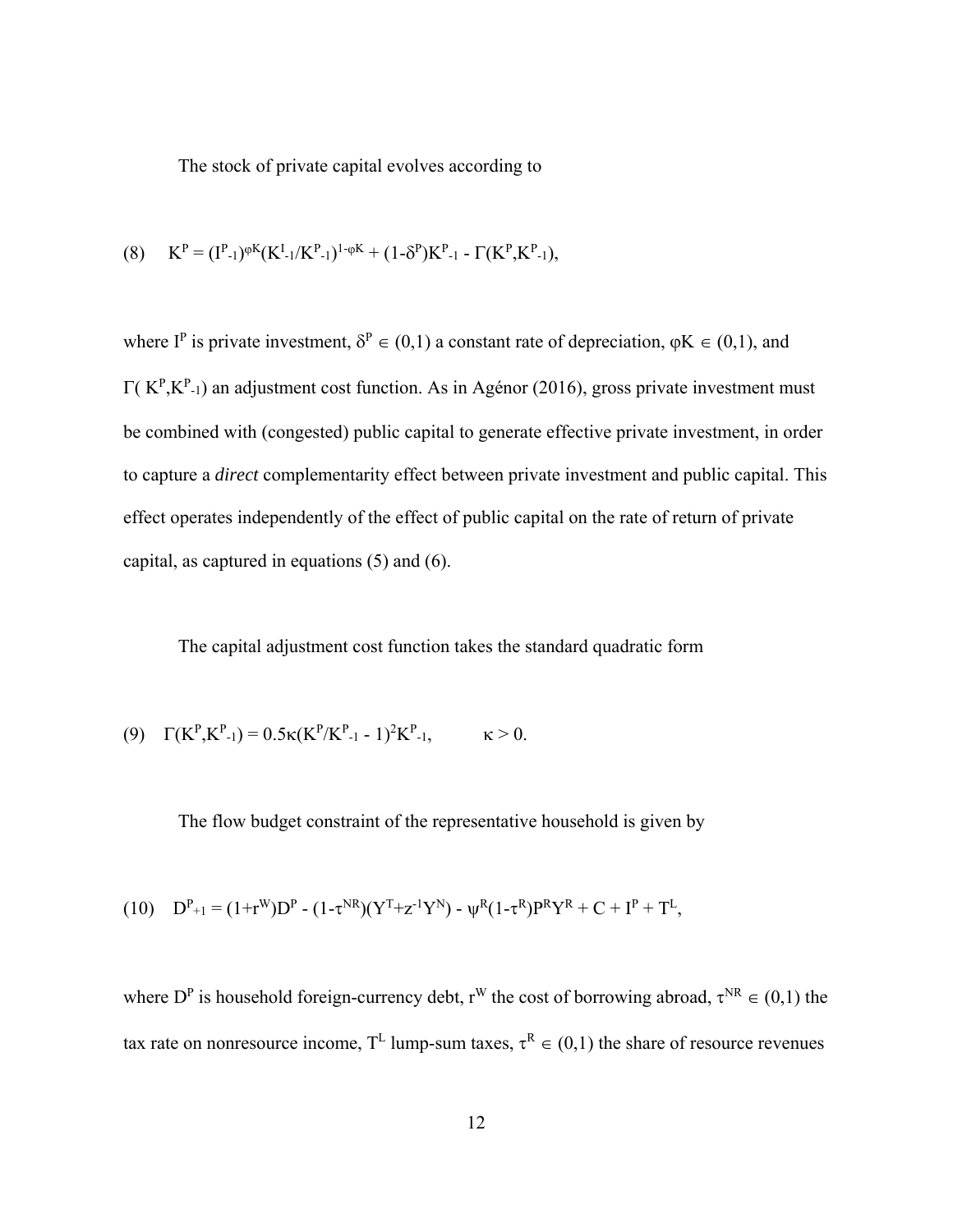going to the government (with  $1-\tau^R$  therefore representing the share going to private agents, both residents and non-residents), and  $\psi^R \in (0,1)$  the share of these resource revenues going to domestic households.

 In the first stage of the optimization process, households maximize (7), subject to (8), (9), and (10). The first-order conditions are  $9<sup>9</sup>$ 

(11a) 
$$
E_t(C_{+1})^{-1/\varsigma} = C^{-1/\varsigma}/\Lambda(1+r^W)
$$
,

(11b) 
$$
L = [(1 - \tau^{NR})w / \eta_L C^{-1/\varsigma}]^{\psi}
$$
,

$$
(11c)\quad E_t\{[\kappa((K^P_{+1}/K^P)-1)+1)]^{-1}[(1-\tau^{NR})r^{K}{}_{+1}+1-\delta^P_{-}+0.5\kappa(\Delta(K^P_{+2})^2/(K^P_{+1})^2)\}=1+r^W,
$$

together with the appropriate transversality conditions on  $K^P$  and  $D^P$ . In (11c),  $r^K$  is the rate of return on private capital, and  $\Delta(K^P_{+2})^2 = (K^P_{+2})^2 - (K^P_{+1})^2$ . Equation (11a) is the standard Euler equation, (11b) defines labour supply, and (11c) is the arbitrage condition that determines the demand for private capital.

Let  $C^i$  denote consumption of goods produced by sector  $i = N, T$ . In the second stage of the optimization problem, the representative household maximizes the sub-utility function

 <sup>9</sup>  ${}^{9}$ See Agénor (2014) for details. In solving this optimization problem, it is assumed that the household does not internalize the complementarity effect; this is equivalent to setting  $\phi K = 1$  in (8).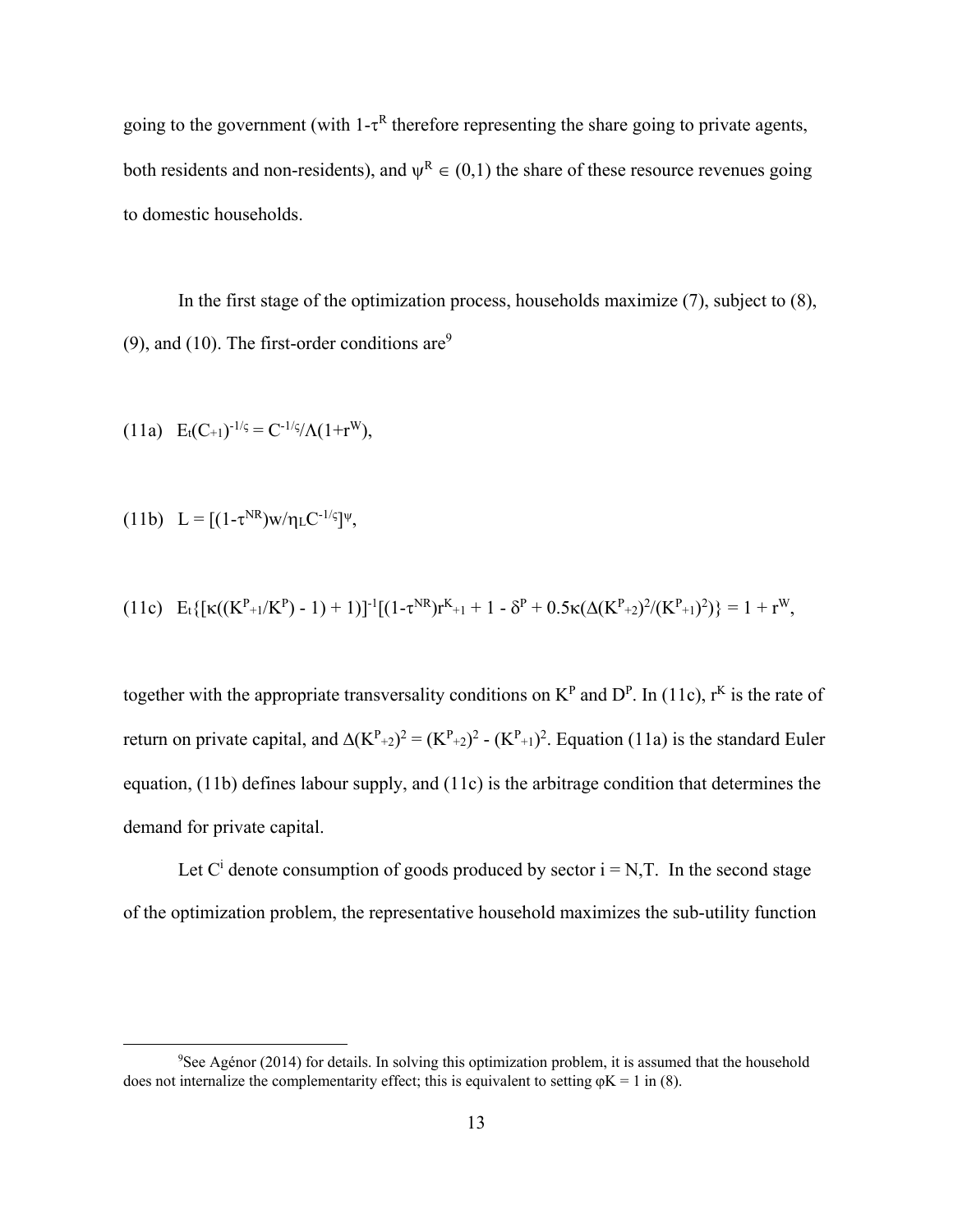(12) 
$$
C = (C^N)^{\theta} (C^T)^{1-\theta}
$$
,

where  $\theta \in (0,1)$ , subject to the budget constraint

(13)  $C = C^{T} + z^{-1}C^{N}$ .

The solution is given by

(14) 
$$
C^N = \theta z C
$$
,  $C^T = (1-\theta)C$ .

# **3.4 Government Budget and Sovereign Fund**

The government receives revenues from resource production,  $T<sup>R</sup>$ , taxes on nonresource income,  $T<sup>NR</sup>$ , as well as lump-sum taxes on households,  $T<sup>L</sup>$ . It also receives interest income on the stock of foreign-currency assets,  $F$ , held in a sovereign fund, at the interest rate  $r<sup>F</sup>$ . Total revenue, measured in foreign-currency terms, is thus given by

$$
T = T^R + T^{NR} + T^L + r^F F,
$$

or equivalently,

(15) 
$$
T = (1-\chi)\tau^R p^R Y^R + \tau^{NR} (Y^T + z^{-1} Y^N) + T^L + r^F F,
$$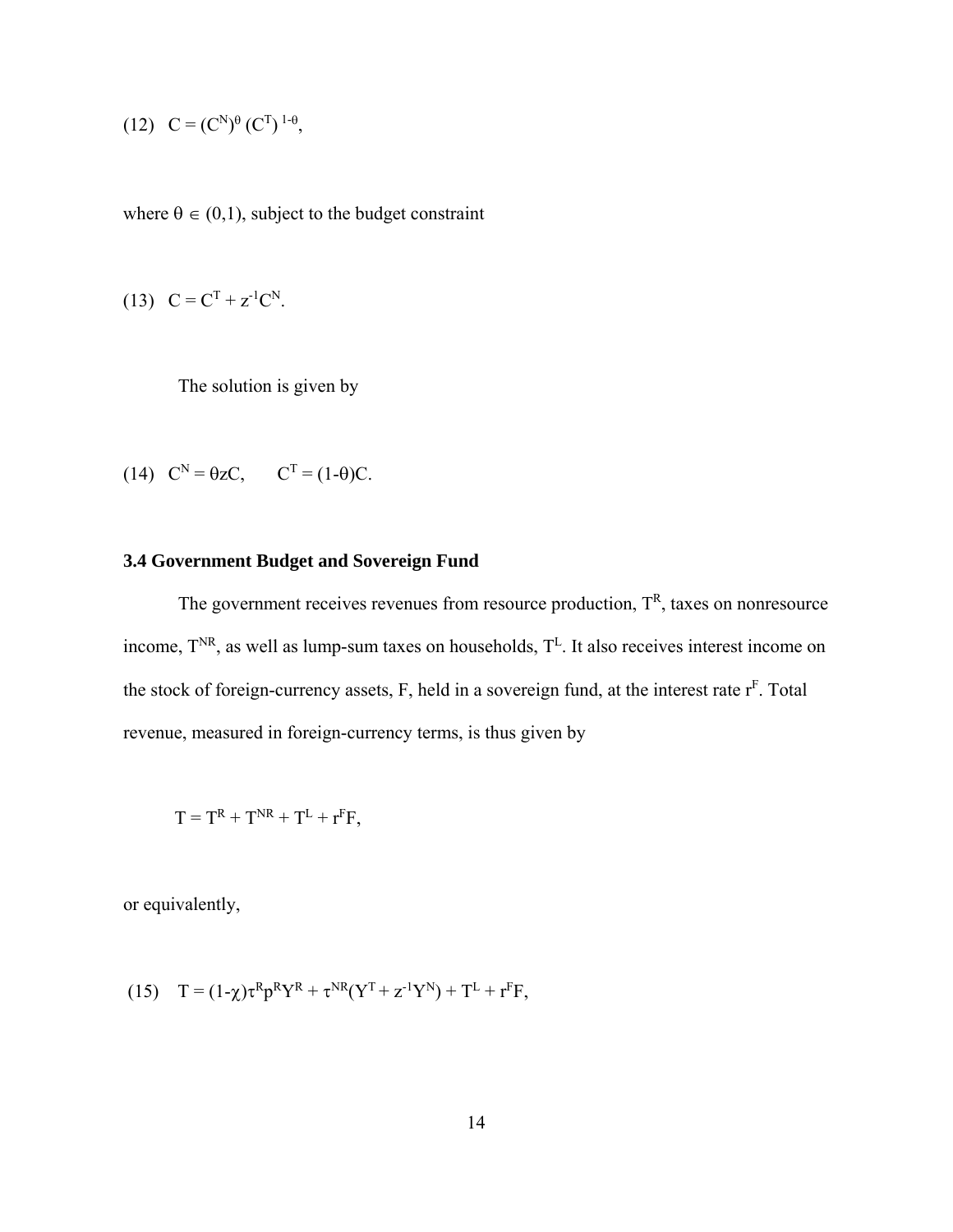where  $\chi \in (0,1)$  is the fraction of resource revenues saved in the sovereign fund.

In the initial steady state, government spending is set as fixed fraction  $\psi^G \in (0,1)$  of aggregate output. In response to a resource price or quantity shock, however, we assume that (log) deviations in government spending from its steady-state value is given as a fraction 1-χ of (log) deviations in resource revenues, and (log) deviations in interest income:

(16) 
$$
G^{SS}\ln(G/G^{SS}) = (1-\chi)T^{R,SS}\ln(T^R/T^{R,SS}) + r^F F^{SS}\ln(F/F^{SS}),
$$

where the superscript SS is used to indicate a steady-state value.<sup>10</sup>

Government spending is allocated to infrastructure investment,  $I^G$ , and consumption of nontraded goods,  $z^{-1}C^G$ :

(17) 
$$
G = I^G + z^{-1}C^G
$$
.

Both components of spending are set as fixed fractions of total expenditure:

(18)  $I^G = v^G G$ ,  $z^{-1} C^G = (1-v^G) G$ ,

<sup>&</sup>lt;sup>10</sup>Note that equation (16) applies only when solving for the optimal value of  $\chi$ .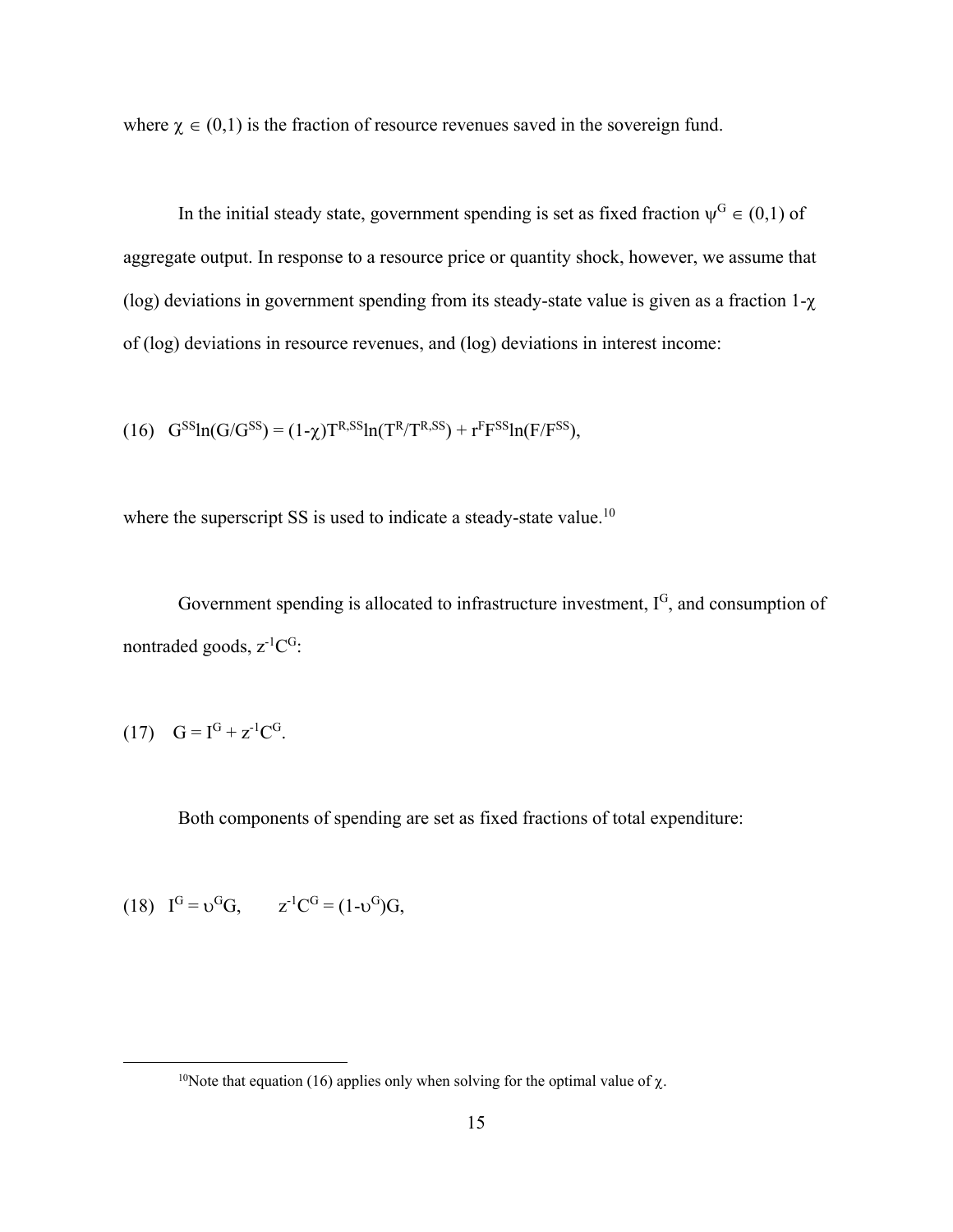where  $v^G \in (0,1)$ . In turn, public investment is allocated in fixed proportions between spending on nontraded goods,  $I^{GN}$ , and spending on nonresource traded goods,  $I^{GT}$ :

(19) 
$$
I^{GN} = \nu^{GN} z I^G
$$
,  $I^{GT} = (1 - \nu^{GN}) I^G$ ,

where  $v^{GN} \in (0,1)$ .

The stock of public capital evolves according to

(20) 
$$
K^I = (1 - \delta^G)K^I_{-1} + \varphi_{-1}I^G_{-1}
$$
,

where  $\varphi \in (0,1)$  is an indicator of efficiency of spending on infrastructure and  $\delta^G \in (0,1)$  is the depreciation rate. To capture absorption capacity constraints, the efficiency parameter is assumed to be negatively related with the ratio of public investment to public capital:

$$
(21) \quad \varphi = \varphi_0(I^G/K^I)^{-\varphi 1},
$$

where  $\varphi_0$ ,  $\varphi_1 > 0$ .

Public debt,  $D^G$ , is constant at  $D^G$ <sub>0</sub>; the government's budget is balanced through changes in (lump-sum) taxes, so that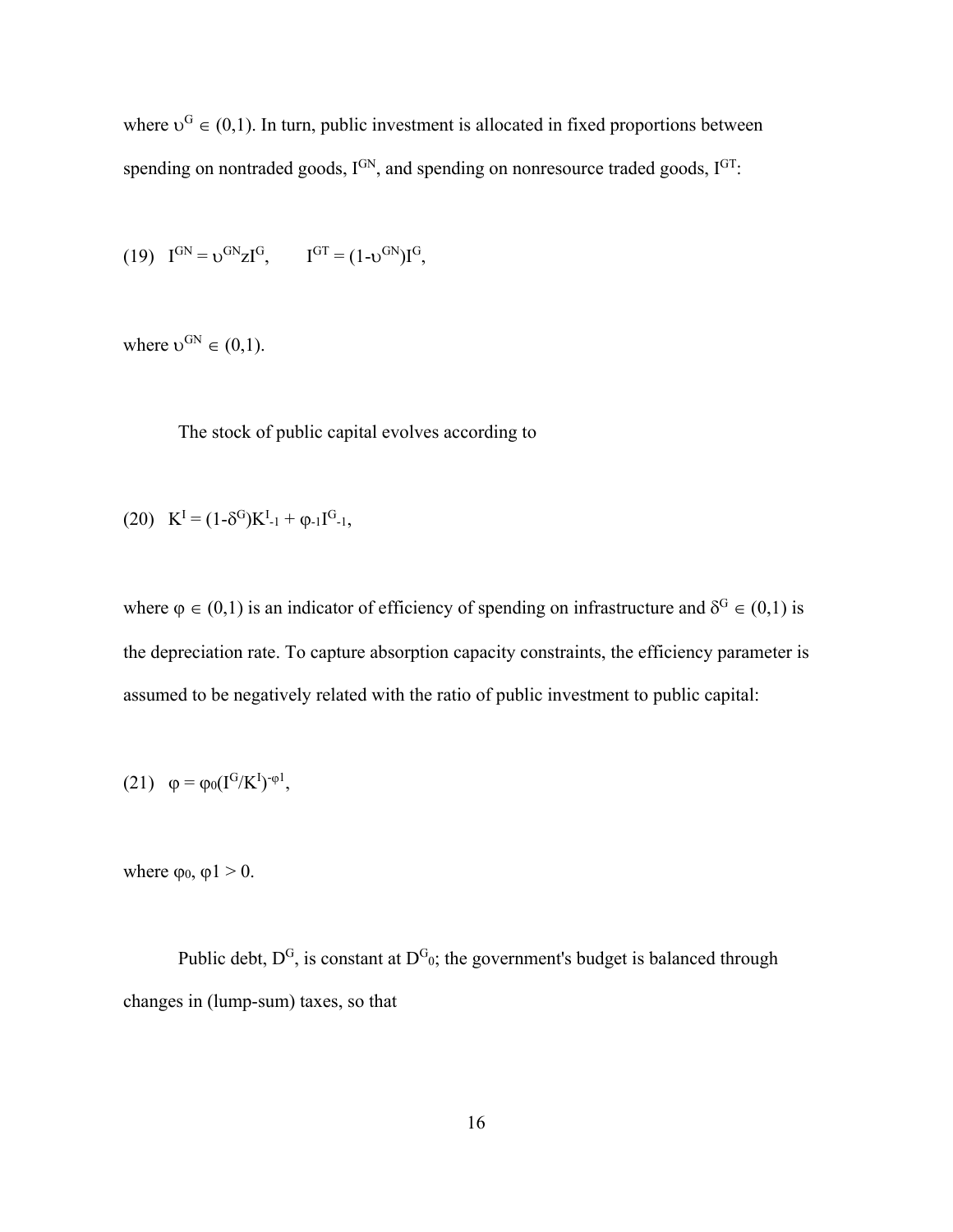(22)  $T = r^WD^G_0 + G$ .

Accumulation in the sovereign fund is driven by

(23) 
$$
F_{+1} = (1 - \phi^F)F + \chi \tau^R p^R Y^R
$$
,

where  $\phi^F \in (0,1)$  is a coefficient that measures a management fee paid to nonresidents, levied on the stock of assets held in the fund.

#### **3.5 Market-Clearing Conditions and World Interest Rate**

The market-clearing condition of the market for nontradable goods is given by

(24) 
$$
Y^N = C^N + C^G + I^{GN},
$$

whereas the equilibrium condition of the labor market is given by

(25)  $L = L^{N} + L^{T}$ .

 As noted earlier, private capital is imperfectly mobile across sectors. The stock of capital is given as a CES function of  $K^N$  and  $K^T$ :

(26)  $K^P_{-1} = [\zeta K(K^{PT})^{(\eta K-1)/\eta K} + (1-\zeta K)(K^{PN})^{(\eta K-1)/\eta K}]^{\eta K/(\eta K-1)},$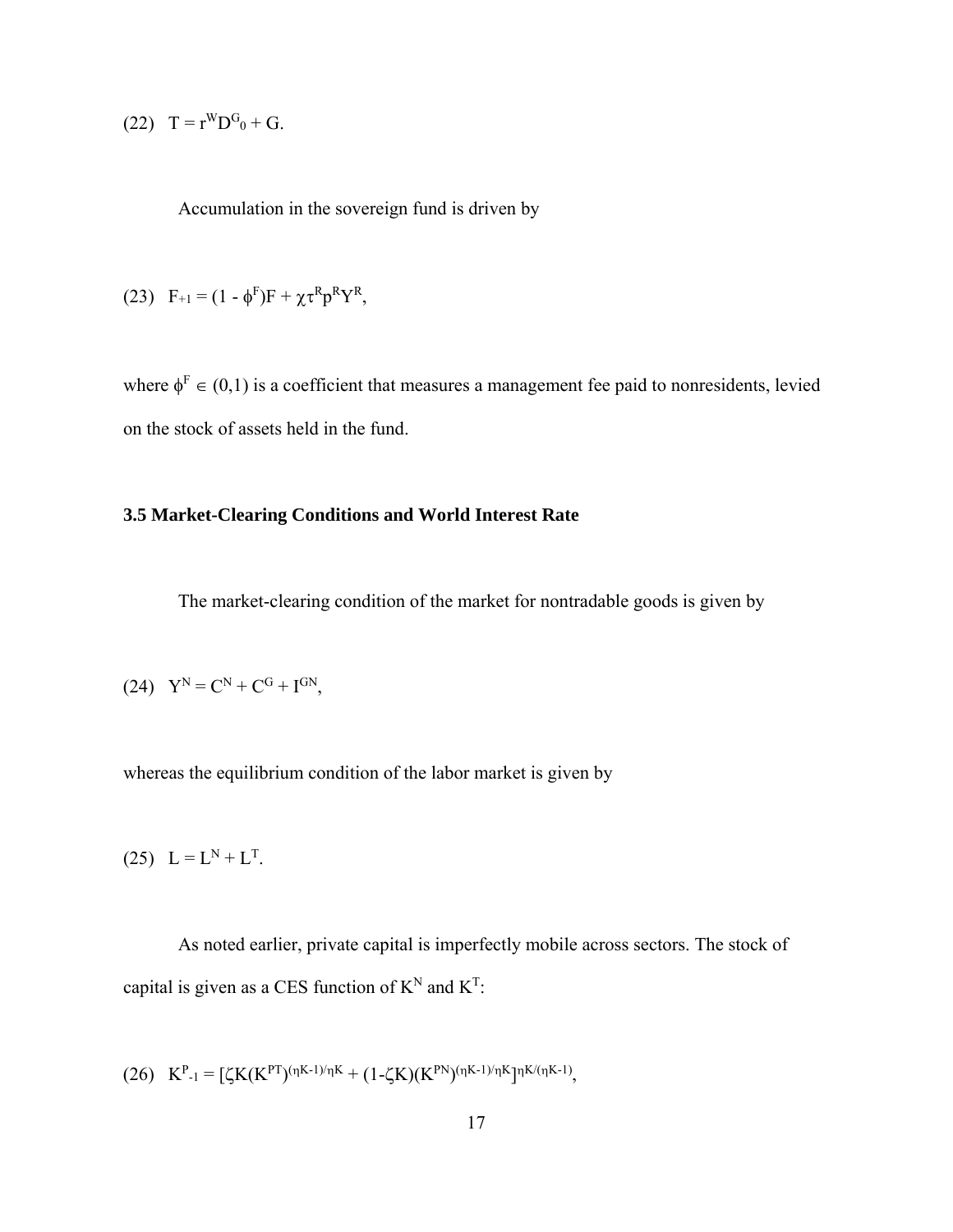where  $\zeta K \in (0,1)$  is the share of capital in the traded goods sector in the steady state, and  $\eta K$  $> 0$  is the elasticity of substitution between K<sup>T</sup> and K<sup>T</sup>. The aggregate rental rate of capital is thus given by

$$
(27) \t r^K = [(\zeta K)^{\eta K} (r^{KT})^{1-\eta K} + (1-\zeta K)^{\eta K} (r^{KN})^{1-\eta K}]^{1/(1-\eta K)},
$$

which implies that, with perfect capital mobility in the long run,  $r^{KN} = r^{KT} = r^K$ .

 The savings-investment balance (obtained by consolidating the budget constraints of the private and public sectors) is given by $11$ 

(28) 
$$
D_{+1} - F_{+1} = (1+r^W)D - Y^T + C^T + I^P + I^{GT} - (1+r^F - \phi^F)F - [\psi^R + (1-\psi^R)\tau^R]p^RY^R
$$
,

where  $D = D<sup>P</sup> + D<sup>G</sup>$  is the economy's total stock of external debt.

Finally, the interest rate earned by the country's sovereign fund,  $r<sup>F</sup>$ , is equal to the constant risk-free world interest rate,  $r^{WR}$ , whereas the market cost of foreign borrowing is set equal to the world risk-free rate and a risk premium, PR:

(29)  $r^{WR} = (1+r^{W})(1+PR) - 1$ .

<sup>&</sup>lt;sup>11</sup>Equation (28) is obtained by combining equations (10), (13), (15), (17), (22), (23), and (24), and noting that  $I^G = I^{GT} + z^{-1}I^{GN}$ .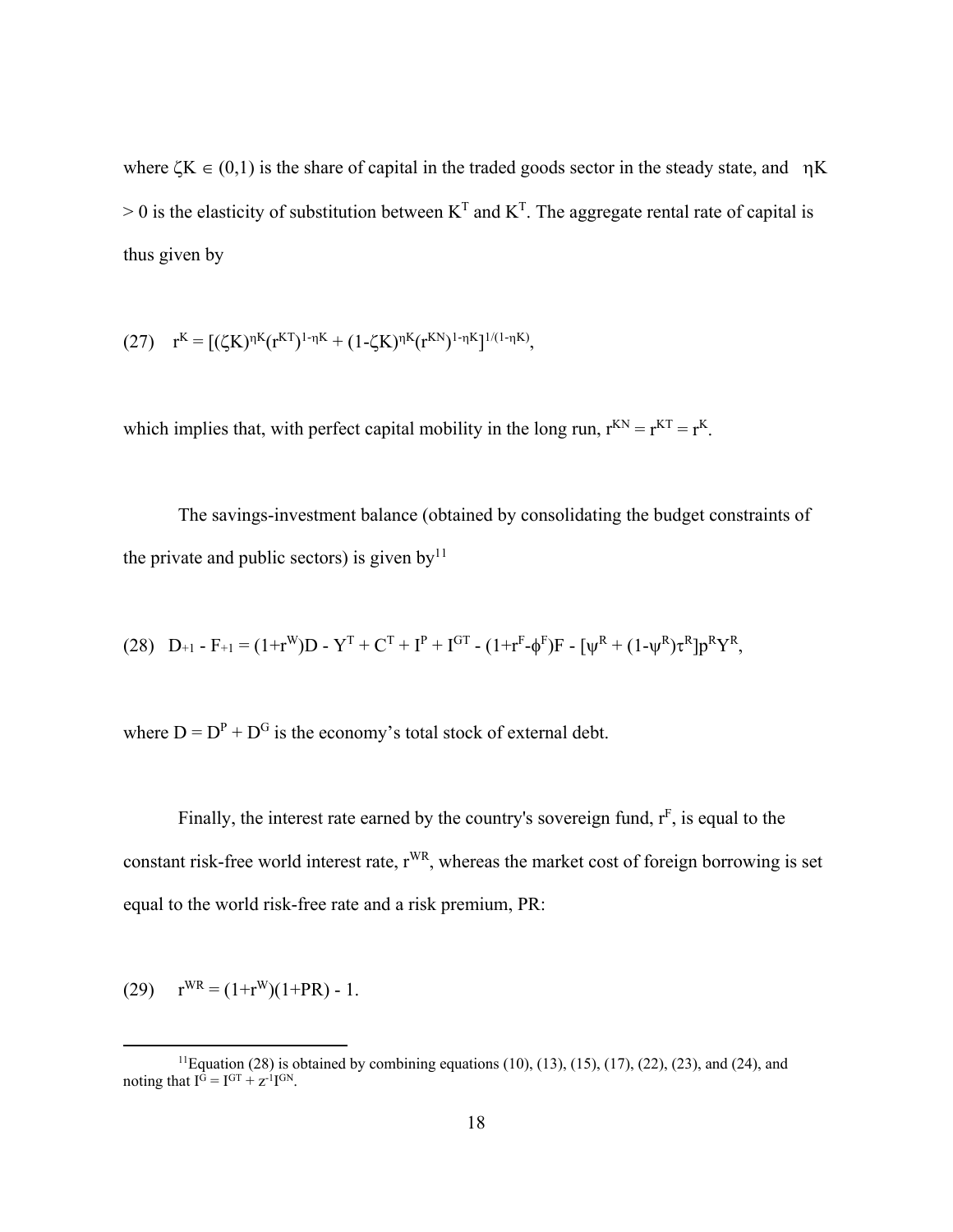In turn, the risk premium is positively related to the country's government debt-total output ratio:

(30) 
$$
PR = PR_0(D^G_0/Y)^{pr1}
$$
,

where  $PR_0$ ,  $pr1 > 0$  and Y is aggregate output, defined as

(31) 
$$
Y = p^{R}Y^{R} + Y^{T} + z^{-1}Y^{N}.
$$

Finally, the overall and the nonresource primary balances are defined as

(32) 
$$
opb = (1-\chi)\tau^R p^R Y^R + \tau^{NR} (Y^T + z^{-1} Y^N) + T^L - G,
$$

(33) 
$$
n\text{rpb} = \tau^{NR}(Y^{T} + z^{-1}Y^{N}) + T^{L} - G.
$$

#### **3.6 Steady State**

The steady-state equilibrium of the model is described in detail in Agénor (2016). Most of the equilibrium conditions are standard; in particular, from the Euler equation (11a), the steady-state world interest rate is given by the standard expression  $r^W = \Lambda^{-1}$  - 1. And from (11c) the economy-wide rental rate of capital is equal to  $(1 - \tau^{NR})r^{K} = r^{W} + \delta^{P}$ , whereas from (8)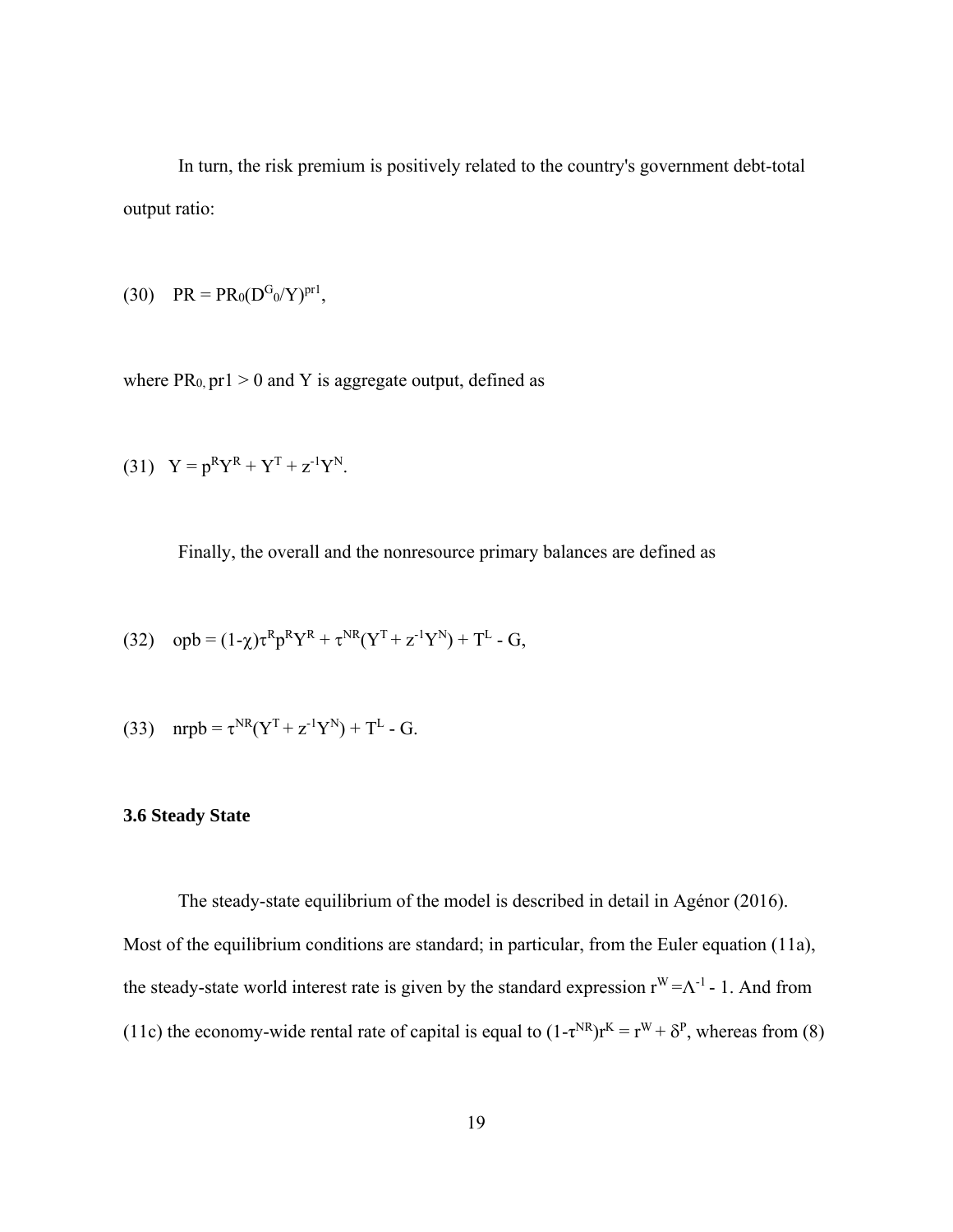and (9) private investment is equal to  $I^P = [\delta^P K^P/(K^I/K^P)^{1-\varphi K}]^{1/\varphi K}$ , with the standard case (no direct complementarity, or  $\varphi K = 1$ ) corresponding to  $I^P = \delta^P K^P$ .

#### **4. Calibration**

 The model is now calibrated using various data sources, including DRC's National Institute of Statistics and the Central Bank of Congo, the World Bank's African Development Indicators (ADI), the IMF's World Economic Outlook (WEO), as well as parameter estimates from Agénor (2016) and various other papers.

For households, the intertemporal discount factor is set at 0.898, based on the estimates of the real interest rate and the depreciation rate of private capital provided below. The intertemporal elasticity of substitution,  $\zeta$ , is set at 0.2, in line with the evidence for lowincome countries reported in Agénor and Montiel (2015). The Frisch elasticity of labor supply is set at 0.125 (implying that  $\psi$  = 8) to capture a fairly inelastic supply of labor. This is a fairly reasonable assumption for a low-income country like DRC. The preference parameter  $\eta$  is set at 0.14, to account for a weak effect of leisure on household utility. The share of nontradables in total consumption,  $θ$ , is set at 0.56, as in Rabanal and Tuesta (2013) for instance. The fraction  $\psi^R$  of the share of resource revenues not going to the government but instead to domestic households is assumed to be 0.1; thus, 90 percent of the resource income that is not going to the government budget accrues to non-residents.

The share of capital in the nonresource tradable sector,  $\zeta K$ , is calibrated at 0.6, to capture that the nonresource tradable sector is more capital intensive than the nontradable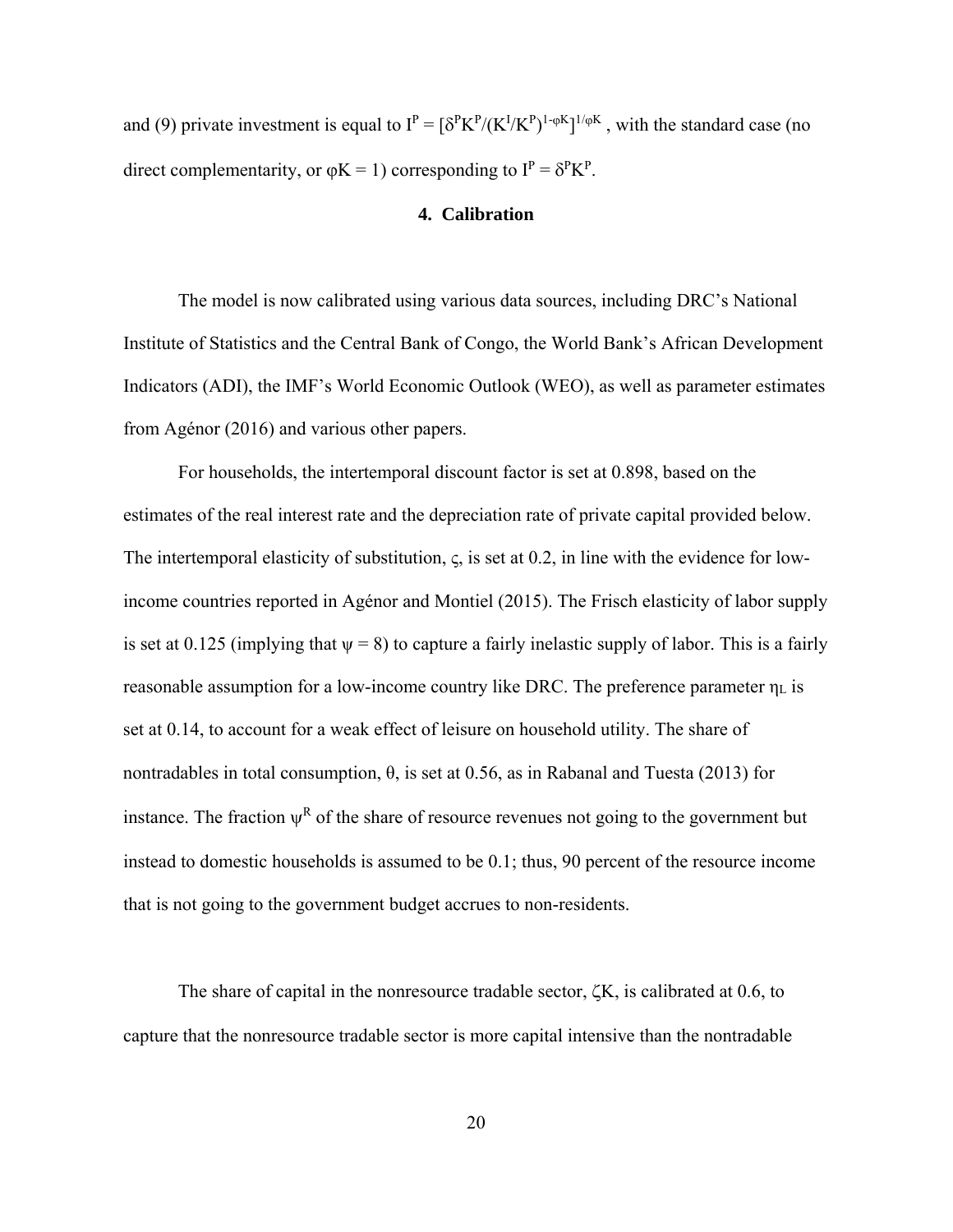sector. The elasticity of substitution between nonresource traded and nontraded goods,  $\eta K$ , is set to 0.4, to capture a relatively low degree of substitution across production sectors. The rate of depreciation of private capital,  $\delta^P$ , is set at 0.045, a fairly standard value. To capture initially high adjustment costs to private capital, the parameter  $\kappa$  is set at 25. The direct complementarity effect of public capital on private investment,  $\varphi K$ , is assumed to be absent initially, which implies that  $\phi K = 1$ . The sensitivity analysis with a positive value (that is, a lower value of  $\phi K$ ) will be discussed later.

The relative sizes of the different production sectors are calculated, based on the data published in the annual report of the Central Bank of Congo (2013, Table I.2). The size of the resource sector, which corresponds to  $p^R Y^R/Y$  in the model, is calculated as the share of extraction industries in total GDP at factor cost—the relevant concept in the model—in 2012, that is,  $31.3/95.4 = 32.8$  percent. The size of the nonresource tradable sector in 2012, which corresponds to  $Y<sup>T</sup>/Y$  in the model, is estimated by adding the nonresource primary sector (namely, agriculture, forests, etc.) to manufacturing industries, that is  $(9.0 + 7.8)/95.4 = 17.6$ percent. Thus, the size of the nontradable sector in 2012, which corresponds to  $z^{-1}Y^{N}/Y$ , in the model, is determined residually and is given by  $1 - 0.328 - 0.176 = 49.6$  percent.

For the resource sector, and given the previous discussion about the magnitude of DRC's natural resources, the degree of persistence in production,  $\rho$ yR, is taken to be very high at 0.96, and the standard deviation of the nonsystematic shock  $\varepsilon^{yR}$  is set at 0.1. For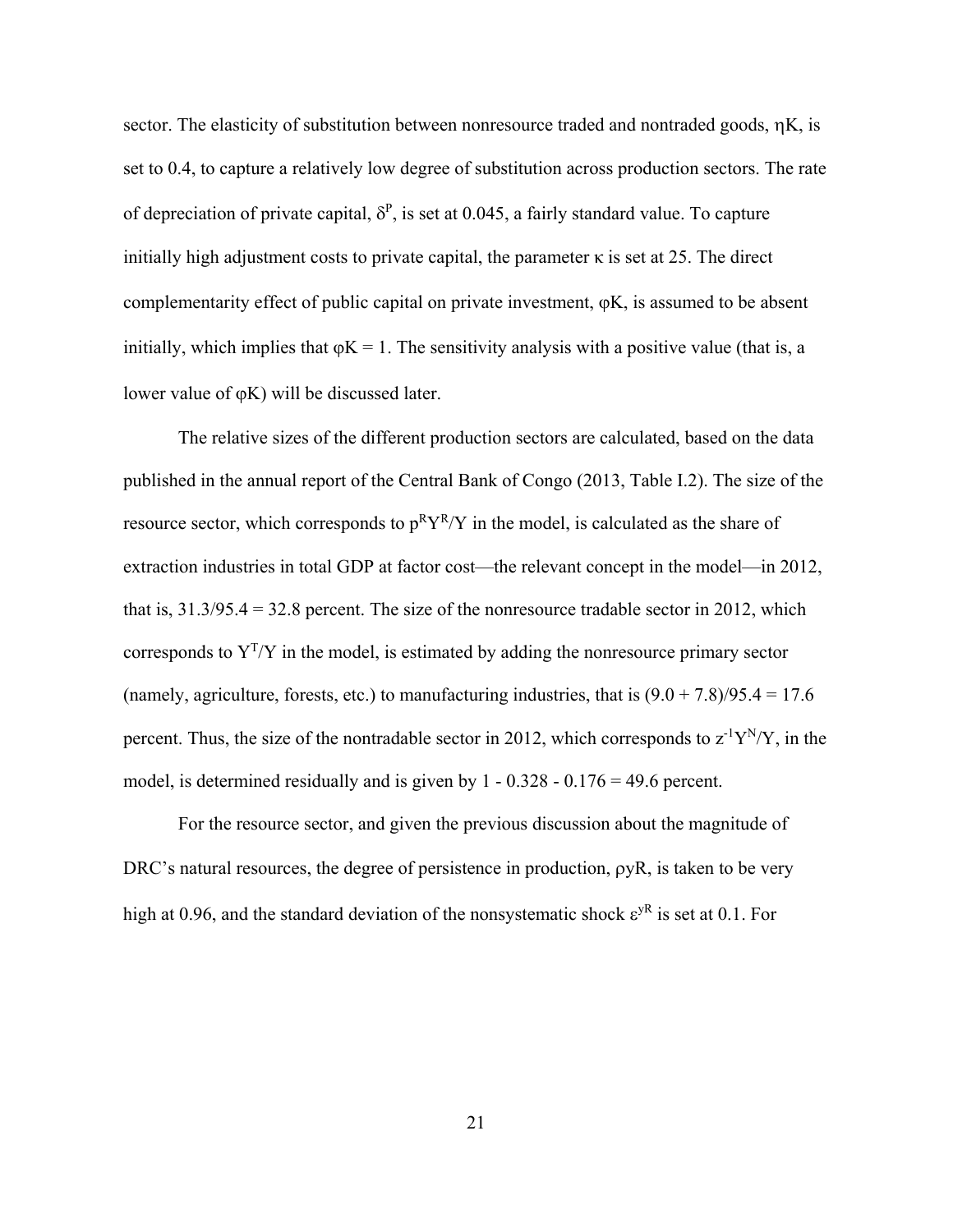resource prices, the degree of persistence,  $\rho pR$ , is set at 0.93 and the standard deviation of the nonsystematic shock  $\varepsilon^{pR}$  is set at 0.25, as in Maliszewski (2009).<sup>12</sup>

For the nonresource sector, elasticities of production with respect to labor,  $\beta N$  and  $\beta T$ , are set equal to 0.7 and 0.6, respectively, to capture the fact that production in the nontradable sector is relatively more labor intensive than production in the nonresource tradable sector  $(\beta N > \beta T)$ . The elasticity of output with respect to public capital,  $\omega$  is set at 0.17, which corresponds to the long-run value estimated through meta-regression analysis by Bom and Ligthart (2014, Table 4) for core public capital. Thus, public infrastructure is equally productive in the production of tradables and nontradables.

Regarding the government, the fraction of resource revenues saved in the sovereign fund,  $\chi$ , is set initially equal to 0. The initial stock of assets in the sovereign fund, F, is set at 1 percent of GDP (assumed to correspond to an initial lump-sum transfer from the government), whereas the coefficient  $\phi^F$ , which measures the management fee paid to non-residents, is set as in Agénor (2016) at 0.25 percent of the stock of assets held in the fund.<sup>13</sup> The interest rate on assets held in the sovereign wealth fund,  $r<sup>F</sup>$ , is set at 4 percent initially, and sensitivity analysis is conducted later on.

According to IMF data, total revenue and grants amounted to 20.1 percent of GDP in 2012 (corresponding to T/Y in the model), whereas total expenditure amounted to 19.6 of GDP in the same year. To abstract from debt accumulation, it is assumed that the overall balance, 0.5 percent of GDP, corresponds to the share of transfers to households in GDP. The

 $12$ Maliszewski's study focuses on oil prices; we use the same numbers for resource prices in general, given that these prices tend to exhibit strong co-movements.<br><sup>13</sup>Because the model is log-linearized near an initial steady state, an initially positive value of F is

needed. The results are not much affected in a value smaller than 1 percent of output is used.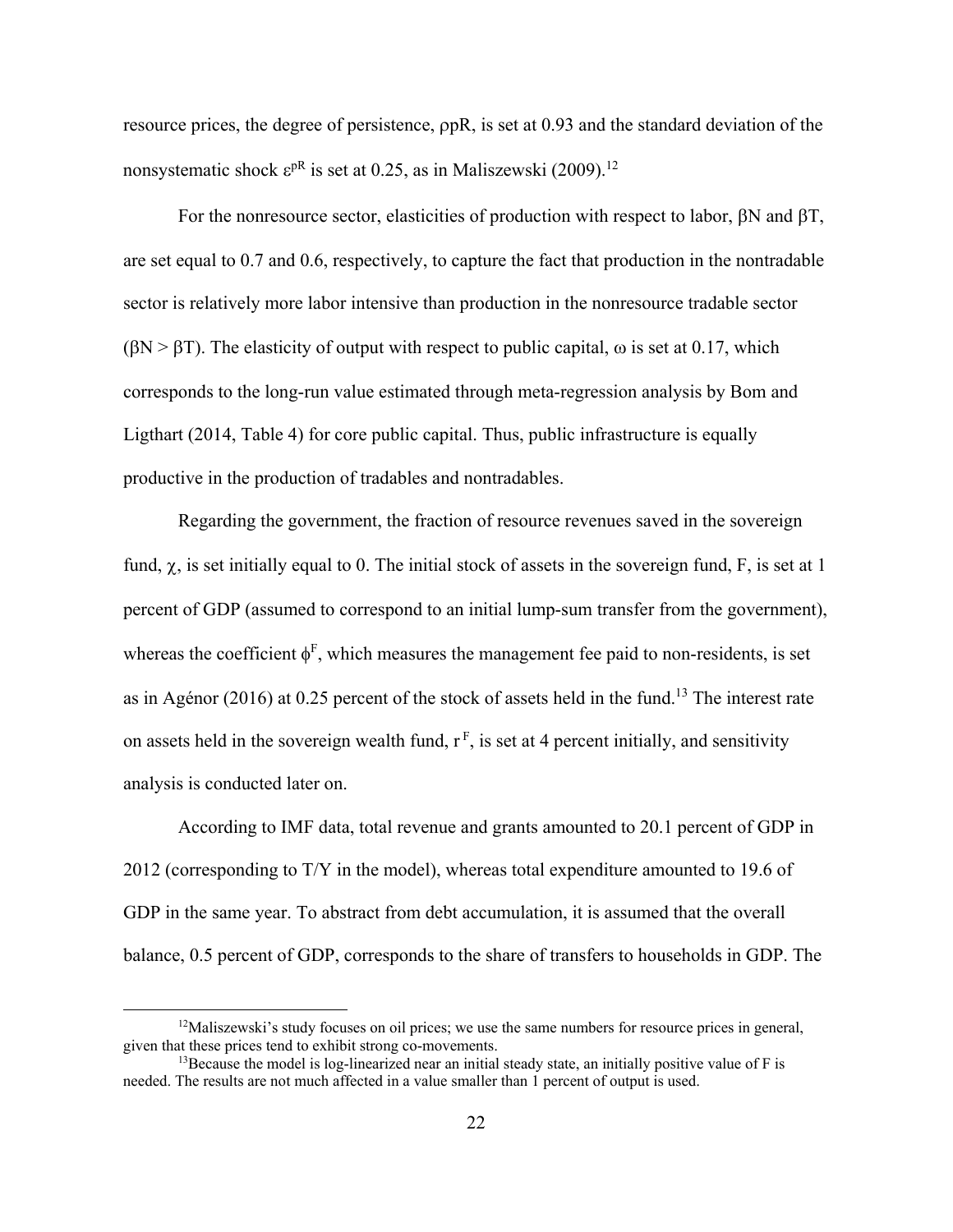share of resource revenues in total revenues, corresponding to  $T<sup>R</sup>/T$  in the model, is estimated at 26.5 percent, based on the calculations of Lundgren et al. (2013, Table 1) for 2010. To calculate  $\tau^R$  the formula  $T^R/T = \tau^R p^R Y^R/T = \tau^R (p^R Y^R/Y)(Y/T)$ ; given the above numbers, this formula gives  $0.265 = \tau^R (0.331)(1/0.201)$ , or  $\tau^R = 16.1$  percent. In the same vein, to calculate  $\tau^{NR}$  the formula  $T^{NR}/T = \tau^{NR}(Y^T + z^{-1}Y^N)/T = \tau^{NR}[(Y^T + z^{-1}Y^N)/Y](Y/T)$ , which gives, given the data provided earlier,  $1 - 0.265 = \tau^{NR}(1 - 0.331)(1/0.201)$ , or  $\tau^{NR} = 22.1$  percent.<sup>14</sup>

The initial ratio of noninterest current spending in GDP, G/Y, is set equal to the share of total (interest-inclusive) expenditure in GDP for 2012, 19.6 percent, minus debt service after debt relief, 1.9 percent of GDP in 2012, and minus infrastructure investment, which is estimated by the World Bank at 2 percent of GDP in 2012 (of which 1.5 of GDP on road infrastructure). This gives  $G/Y = 15.7$  percent. Thus, components of capital expenditure other than infrastructure investment in the budget data are treated as current expenditure.15 Given this result, the share of infrastructure investment in total government spending,  $v^G$ , can be estimated as  $(I^G/Y)(G/Y)^{-1} = 0.02/0.157$  or equivalently  $U^G = 12.7$  percent. As noted earlier the steady-state solution of the government overall fiscal balance (22), which gives  $T = r^{W}D^{G}$  $+$  G, is thus used to calibrate the initial value of lump-sum taxes,  $T<sup>L</sup>$ , as a proportion of GDP.

The parameter that captures the allocation of investment in infrastructure to nontraded goods,  $v^{GN}$ , is set at 0.62, within the range of estimates of the share of nontradables in total investment for Côte d'Ivoire, Gabon, Ghana, and Uganda reported by Bems (2008, Table 8).

<sup>&</sup>lt;sup>14</sup>These calculations assume implicitly that the share of grants is also fixed as a share of GDP.  $15$ This is a reasonable assumption given that the model does not capture the stock effects of other

productive components of public investment, on education and health for instance.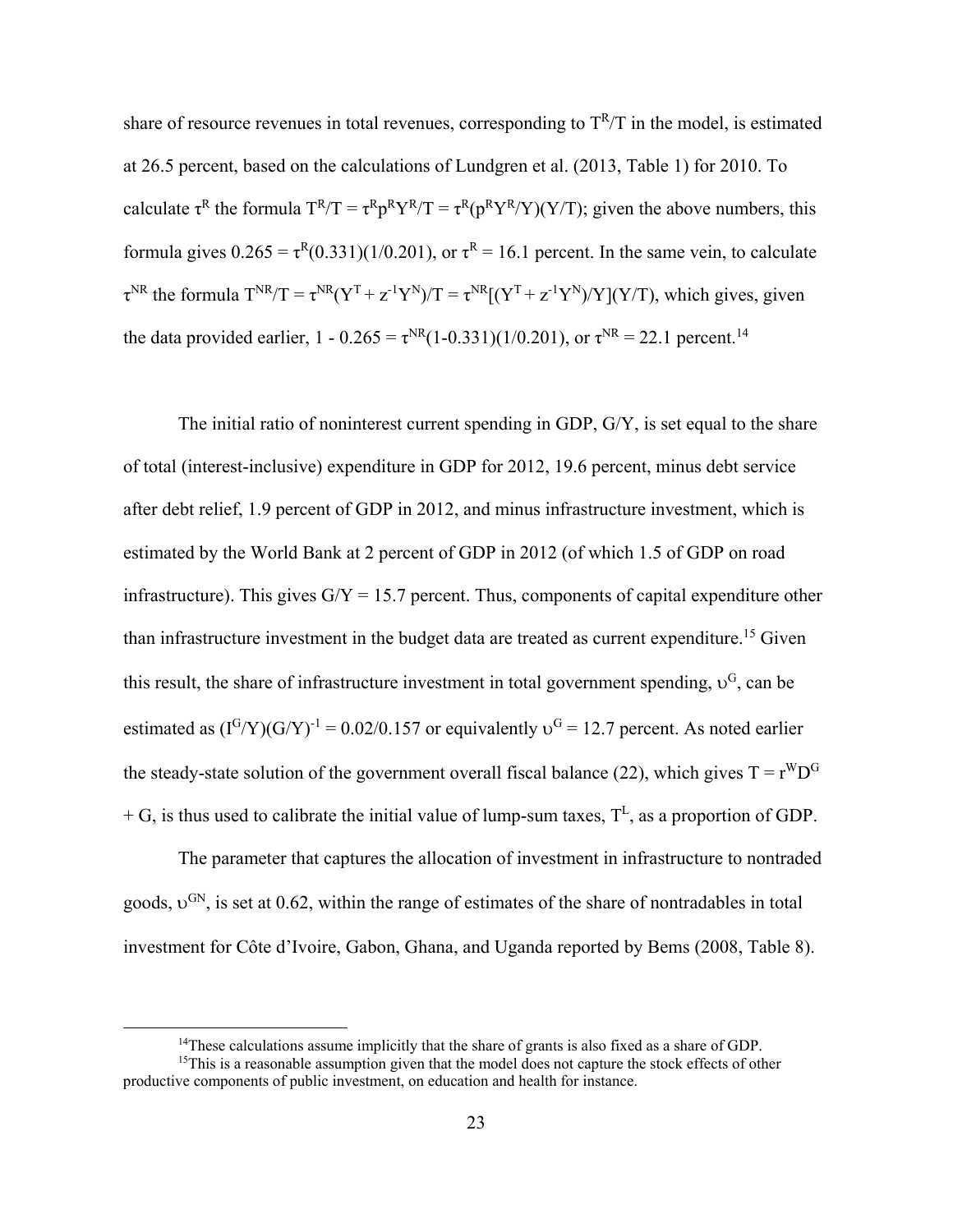There are no direct data available for the efficiency of public investment in infrastructure in DRC; using the average value for the 30 Sub-Saharan African countries (excluding South Africa) in the sample compiled by Dabla-Norris et al. (2012, Table 1), the efficiency parameter for public investment,  $\varphi$ , is set at 0.37.<sup>16</sup> The parameter  $\varphi$ 1 is set at the low value of 0.05 initially, which implies that  $\varphi_0$ , which is solved for residually, is equal to 0.33. The rate of depreciation of public capital,  $\delta^P$ , is set at 0.035, a fairly standard choice.

External public debt as a share of GDP,  $D^{G}/Y$ , is set equal to 27.1 percent, which is equal to the ratio of general government gross debt to GDP in 2010, as estimated in the IMF's WEO database. Thus, all public debt is assumed to result from foreign borrowing. From the estimates compiled by Boyce and Ndikumana (2012, Table 1), the stock of private capital flight for DRC in the same year represented a staggering 258.4 percent of GDP.<sup>17</sup> Thus, the economy's net stock of external debt, as a share of GDP, can be calibrated at 27.1 - 258.4 = 231.3 percent. By this metric, in the initial equilibrium the country is a net creditor to the rest of the world. However, as noted earlier, due to market imperfections only the public debt matters in the determination of the risk premium.

The world risk-free interest rate (in foreign-currency terms),  $r^{WR}$ , is set initially at 0.017, which corresponds to the difference between recent averages on nominal yields on U.S. treasury 30-year bonds and an average rate of U.S. inflation of 2.0 percent. To estimate the country risk premium, and given that there are no data available for DRC, the spread on sovereign bonds issued by Kenya on international financial markets is used. Recent averages

<sup>&</sup>lt;sup>16</sup>Dabla-Norris et al. (2012) define their metric on a range of 1 to 4 with an average value of 1.47 for the 30 countries; this value was simply divided by 4 to obtain an indicator between zero and unity. 17The average for Sub-Saharan Africa in the same year was 78.7 percent.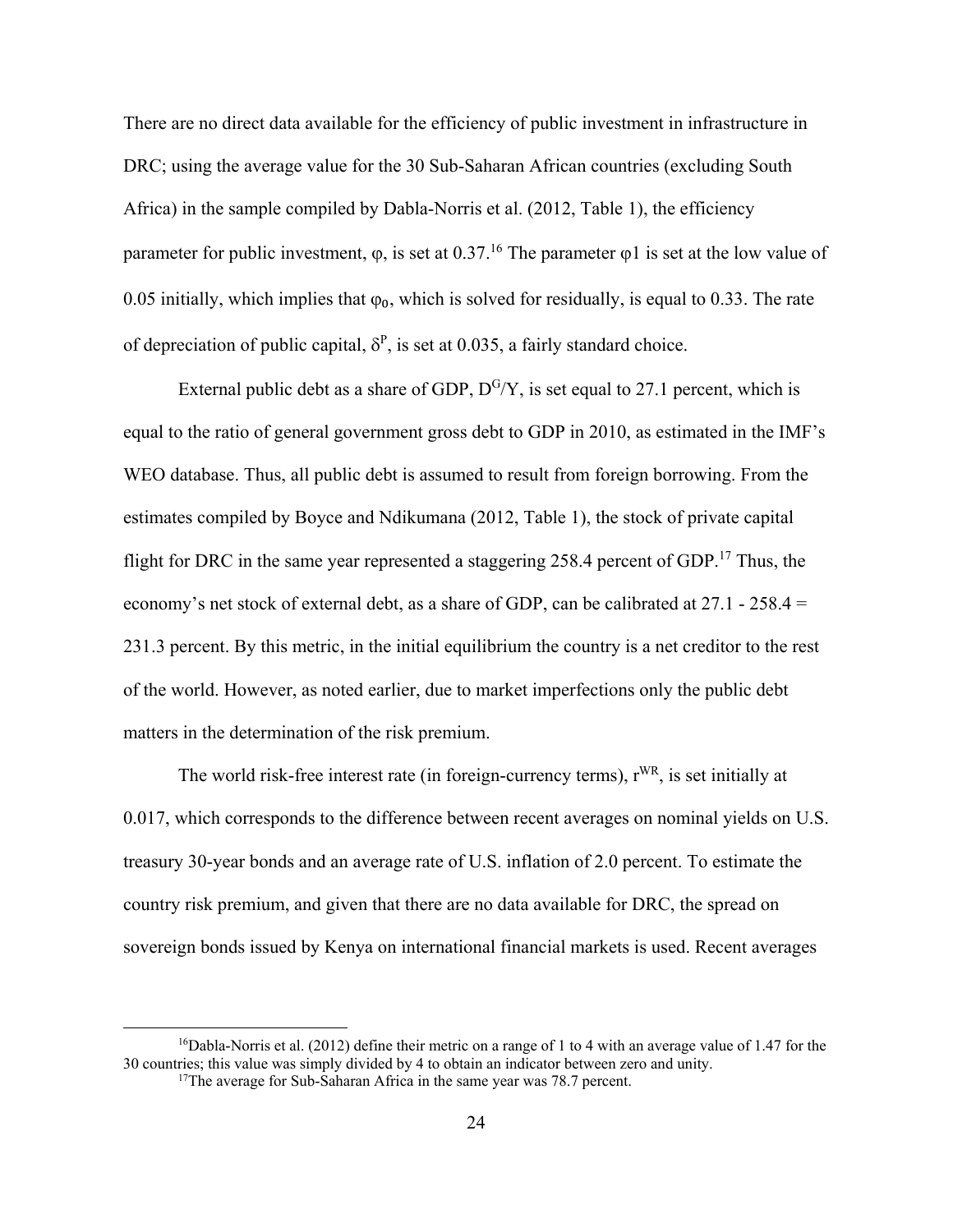on nominal yields on 30-year sovereign bonds issued by that country is 13.3 percent; the risk premium (in foreign-currency terms) can thus be calculated as  $[(1+0.113)/(1+0.017)] - 1 =$ 0.094. This also implies that the household discount factor is equal to  $1/(1+0.113) = 0.898$ , as noted earlier.<sup>18</sup> Finally, the elasticity of the risk premium with respect to the debt-output ratio, pr1, is set at 0.8 initially, and sensitivity analysis is reported later on.

#### **5. Macroeconomic Effects and Optimal Allocation of Resource Windfalls**

We now turn to estimate the macroeconomic effects of resource windfalls, together with an analysis of optimal allocation rules. First, the model is log-linearized in the vicinity of the initial steady state to obtain its solution.<sup>19</sup> We then consider an unanticipated and temporary positive shock to the real price of natural resources by 10 percent. The resource windfall corresponds therefore to the log-difference between actual resource revenues and their steady-state value (as defined in the log-linearized version of the model), weighted by their initial steady-state value.

#### **5.1 Macroeconomic Effects**

The properties of the model is illustrated using two extreme cases: a *full spending* case, where the windfall is spent entirely by the government (in proportions given by the

<sup>&</sup>lt;sup>18</sup>This expression is derived from the steady-state relationship between the world interest rate and the discount factor,  $r^W = \Lambda^{-1}$  - 1.<br><sup>19</sup>The model is solved using DYNARE. An appendix summarizing the log-linearized equations is

available upon request.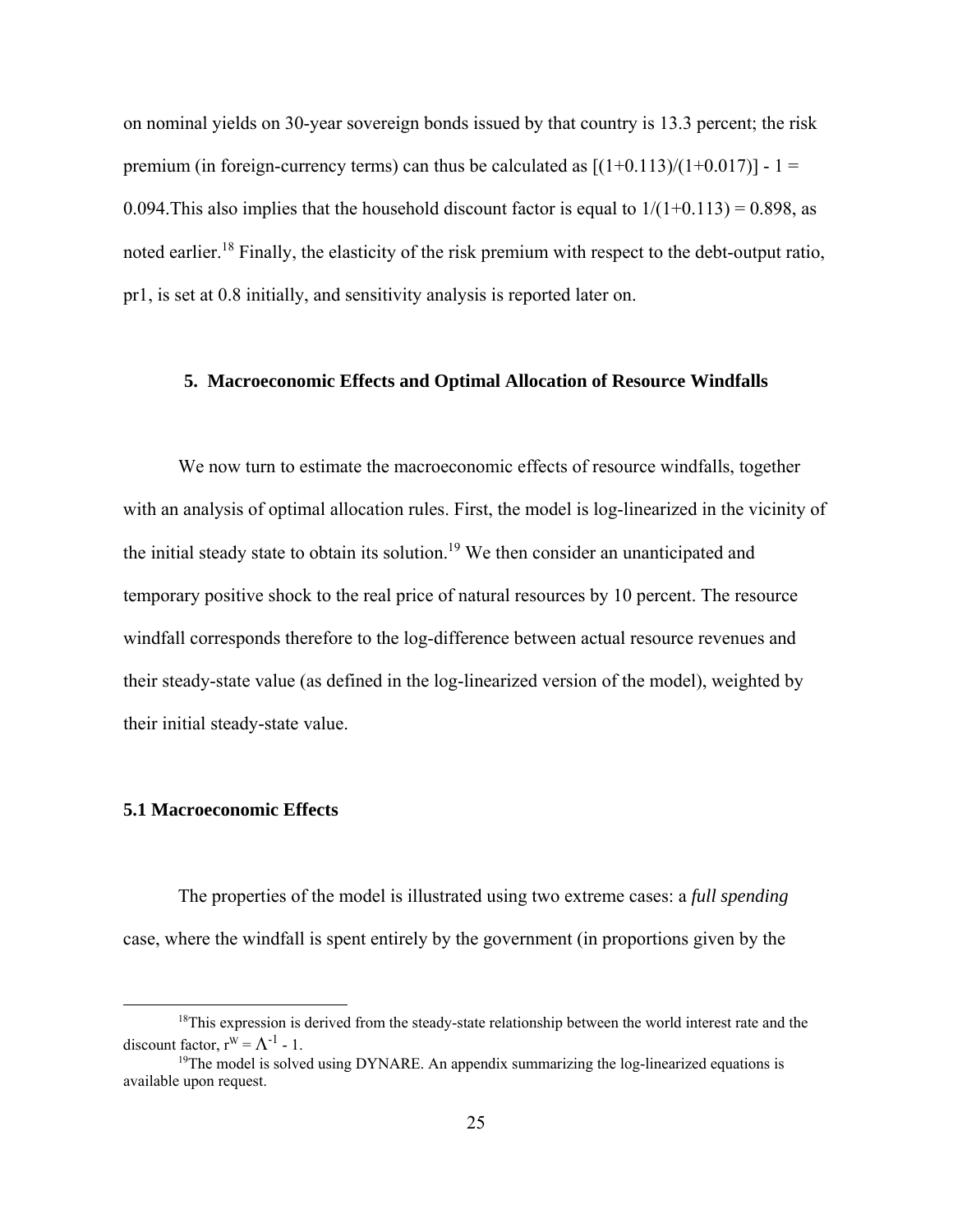initial composition of public expenditure), and a *full saving* case, where the windfall is entirely accumulated in the sovereign fund, and only the interest income is transferred to the budget and used to finance government spending. This second scenario is thus consistent with the PIH approach discussed earlier.

 Consider first the *full spending* case. The direct effect of the windfall is an increase in revenues for the government and a positive wealth effect for domestic households. In turn, the increase in spending raises the demand for nontraded goods, and this leads to a real appreciation. The real appreciation in turn generates standard expenditure-switching effects on the demand side, and a shift toward production of nontradables, which raises the demand for labor in that sector. To maintain equilibrium in the labor market, the product wage (measured in terms of the price of nonresource tradable goods) must increase. This increase, however, is less than proportional compared to the movement in the real exchange rate, implying that the product wage in the nontradable sector falls. There is therefore a shift on the supply side toward the production of nontradables.

Simultaneously, the increase in private consumption raises the demand for leisure and lowers overall labor supply; hence, total employment falls, as workers reallocate from the nonresource tradables to nontradables. The expansion of the nontradable sector exceeds the drop in the production of nonresource tradables, implying total output growth. This tends to increase nonoil tax revenues. And because public debt is fixed, the debt-to-output ratio falls, lowering the risk premium. The reduction in the world interest rate also tends to reduce today's consumption through the intertemporal effect, thereby magnifying the initial increase associated with the wealth effect. However, the rate of return to private capital also falls,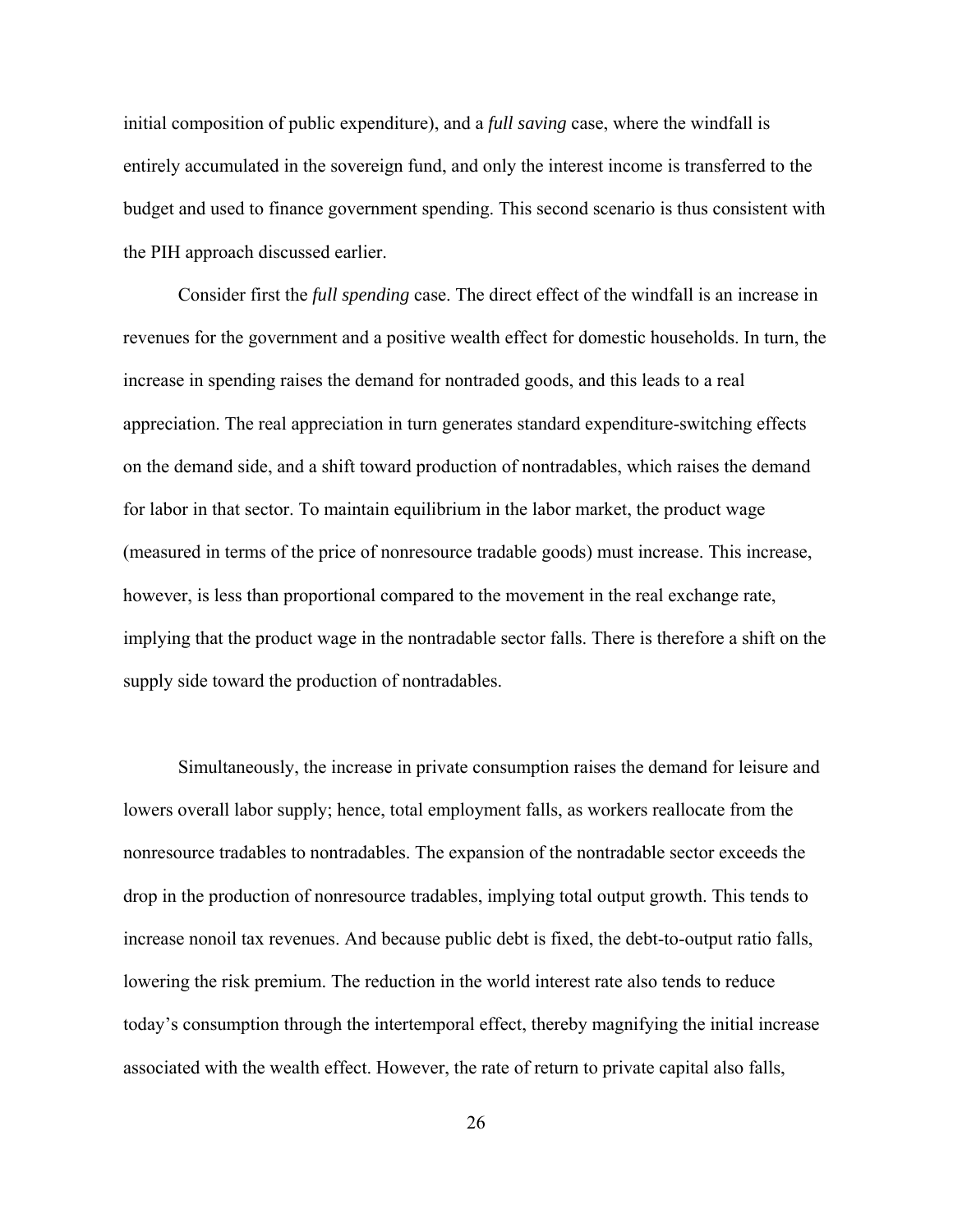implying a drop in private investment and the rate of accumulation of private capital as well. At the same time, capital shifts gradually toward the nontradable sector and sustains expansion there.

Because the increase in government revenues is distributed across all components of expenditure, both public consumption and investment expand in the same proportion. The impact of higher public investment on the stock of public capital is partly mitigated by a drop in investment efficiency, due to a relaxation of absorption constraints. However, because the private capital stock falls over time, the public-private capital ratio increases gradually, thereby increasing productivity of private inputs and promoting activity in the nonresource tradable and nontradable production sectors. Indeed, the increase in the public-private capital ratio raises the marginal product of labor, thereby contributing to the employment recovery. Activities in both sectors increase over time. The increase in government spending is large enough to translate into a weakening of the nonresource primary balance, despite the increase in nonresource tax revenues.

 Overall, under full spending, a resource windfall generates the typical Dutch disease effects. However, the expansion in public investment and public capital stock (despite being mitigated by a drop in the efficiency of investment spending) attenuates these effects over time, as the increase in public capital benefits the supply side. These results are consistent with other studies that have emphasized the productivity effects of infrastructure.

Consider next the *full saving* case. Assets held in the sovereign fund increase rapidly as a share of output—the speed itself being a function of the size of the shock and its degree of persistence—and stabilize at about 250 percent of GDP. As described earlier, the interest income from the fund is used to finance both government consumption and investment, in line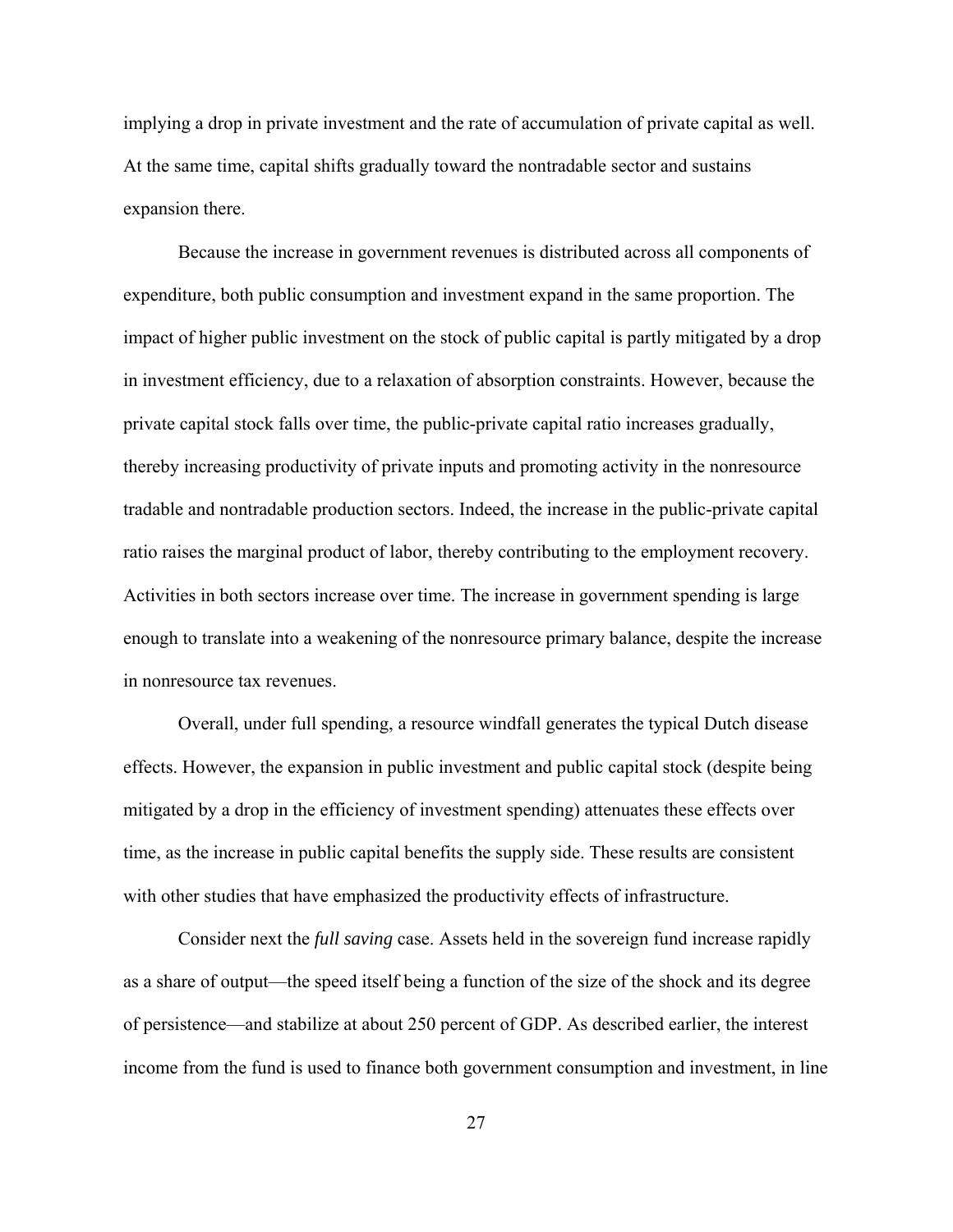with initial spending allocations. The key difference with the previous case is that spending does not increase proportionally; will rise only gradually over time. Because domestic households benefit to the same extent, private consumption rises just as before. The direct, *partial equilibrium* effect is an appreciation of real exchange rate, which induces the supplyside effects described earlier. However, because government spending is constant, and private investment falls, the increase in the supply of nontradables dominates the change in demand; the *general equilibrium* effect now is a *depreciation* of the real exchange rate (in contrast to the full spending case), together with a shift in production toward nontradables. Over time, because public investment increases, the public capital stock also rises, despite a drop in efficiency. As before, the public-private capital ratio increases over time. However, the deterioration in the nonresource primary balance is now more persistent.

To further illustrate how the transmission process of commodity price shocks is affected by our choice of parameters, two sensitivity tests were conducted in the full spending case: *a*) the case where the sensitivity of the efficiency of spending on infrastructure parameter with respect to the ratio of public investment to public capital,  $\varphi$ 1, goes from -0.05 to -0.5 (see equation (21)), which captures stronger absorption constraints related to the government's capacity to select, implement, and manage investment projects; and *b*) the case where the sensitivity of the risk premium to the public debt-to-output ratio, pr1, increases from 0.05 to 0.4 (see equation (30)), which captures higher sensitivity of world capital markets with respect to the domestic country's external debt position. In both figures, the continuous (blue) line corresponds to the benchmark case, whereas the dotted (red) line corresponds to the alternative scenario. Broadly speaking, the results are qualitatively similar to those discussed earlier. In the first case, for instance, stronger absorption constraints means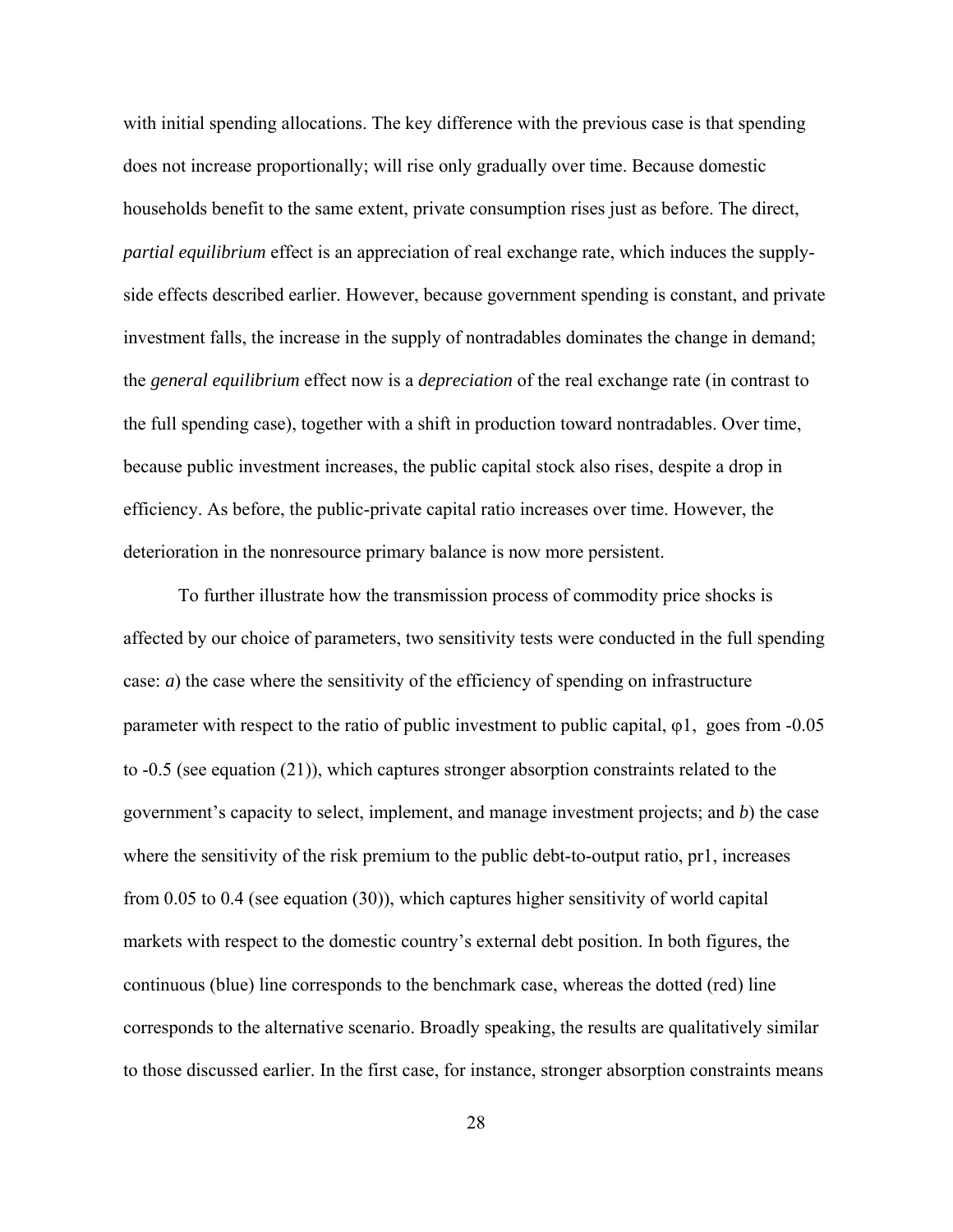a much larger drop in the efficiency of public capital on impact; consequently, the accumulation rate of public capital is weaker. Over time, this exerts negative effects on output in *both* nonresource sectors. In the second case, the initial drop in the risk premium documented earlier is also stronger; implying the drop in private investment while private consumption increases (through the intertemporal effect). Therefore, the appreciation of the real exchange is also more significant, which translates into a larger output expansion of nontradables and a stronger contraction of nonresource tradables, compared to the benchmark case described earlier.

Several other sensitivity tests could be conducted, regarding other parameters of the model—for instance, the elasticity of output with respect to public capital in production, or the share of labor in each sector. However, while these exercises can be of interest in their own right, we opt to focus on the main issues of this paper—the optimal allocation of resource windfalls between spending today and spending tomorrow, through accumulation in a resource fund.

#### **5.2 Optimal Allocation Rule**

Here, we follow closely the approach proposed by Agénor (2016). Conceptually, the issue is to find the fraction  $\chi \in (0,1)$  of the oil windfall that needs to be allocated to a sovereign fund, as defined in (15), and the fraction 1- $\chi$  allocated to spending today. With  $\chi$  <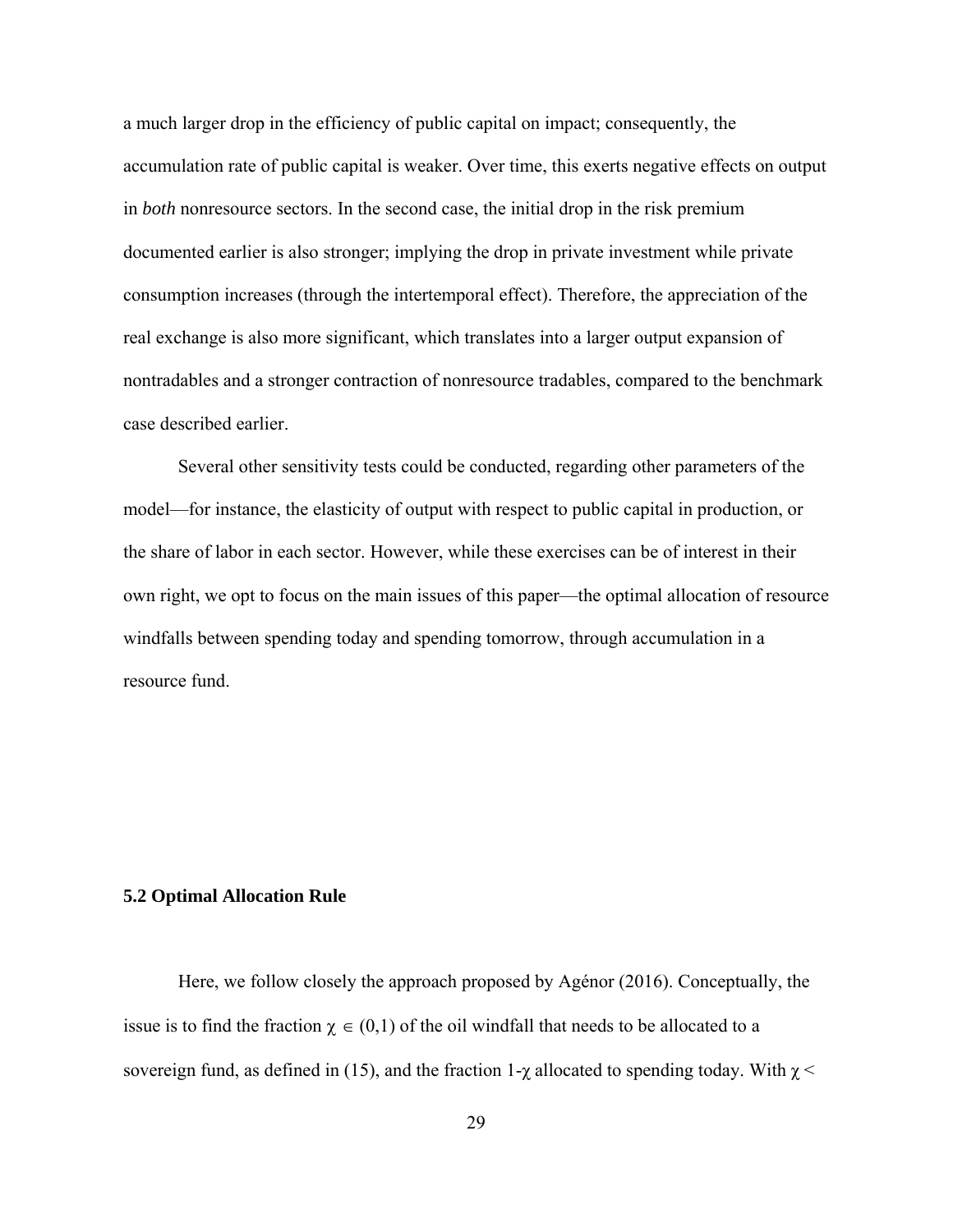1, the government raises not only spending today but also all future spending by using some of the current windfall to increase its assets held in the sovereign fund. Formally, the optimal value of  $\chi$  is determined so as to minimize a social loss function,  $L(\chi)$ , defined as a weighted geometric average of the volatility of private consumption (a measure of household welfare), V<sub>C</sub> and the volatility of the nonresource primary balance as a share of nonresource output, VNRPB-NRY:

#### (34)  $L(\chi) = (V_C)^{\mu} (V_{NRPB-NRY})^{1-\mu},$

where  $\mu \in (0,1)$  is the relative weight attached to household welfare.<sup>20</sup> Thus, if the government sets policy solely on the basis of household welfare (respectively, fiscal stability) considerations, the  $\mu = 1$  (respectively,  $\mu = 0$ ); in the general case, the higher  $\mu$  is, the smaller the concern with fiscal stability. An alternative stability criterion is to determine  $\gamma$  so as to minimize a generalized social loss function that involves a weighted average of the volatility of private consumption (as before) and a measure of macroeconomic volatility, defined in terms of a weighted average of the volatility of the nonresource primary balance as a share of nonresource output and the volatility of the real exchange rate (see Agénor (2016)).

Numerical experiments, using (unconditional) asymptotic variances, to calculate V<sub>C</sub> and V<sub>NRPB-NRY</sub>, show that the loss function (34) is convex (or U-shaped) in  $\gamma$ . The intuition behind this result, as discussed in Agénor (2016), is as follows. Spending all the revenues

<sup>&</sup>lt;sup>20</sup>See Baunsgaard et al. (2012) for a more general discussion of the nonresource primary balance as an indicator of fiscal sustainability. Here we follow Lundgren et al. (2013, p. 34), in using nonresource output as a scaling variable.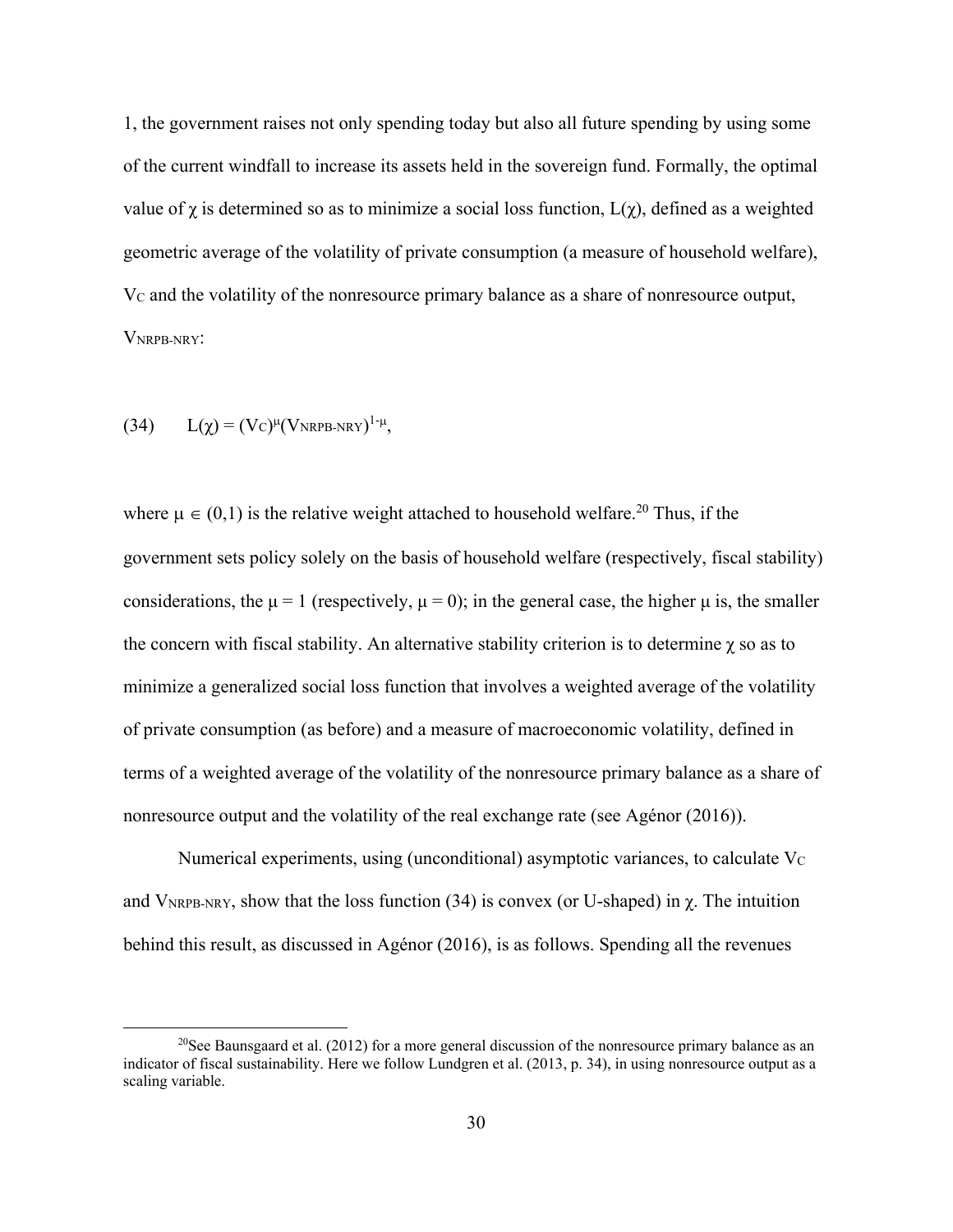associated with a windfall creates a lot of volatility in the economy. As  $\chi$  increases, more of the windfall is saved; the reduction in today's spending tends at first to reduce that volatility. However, as  $\gamma$  continues to rise, the interest income from the assets held in the sovereign fund becomes larger, and this tends to raise spending over time—thereby increasing volatility once again. Put differently, there is a *dynamic volatility trade-off* between spending now and spending later. The exact nature of this trade-off depends on a number of factors—the persistence of the price shock, the interest rate (net of management fees) on assets held in the sovereign fund, the efficiency of public investment, and so on.

Table 20.2 shows the minimum value of the loss function (34) and the associated optimal value of  $\chi$ , for μ varying between 0 and 1 with a grid of 0.1, for a range of experiments. As noted earlier, for each value of  $\mu$ , there is a U-shaped relationship between the loss function and  $\chi$ ; for lack of space, only the optimal values are reported. The first block in Table 20.2 shows these optimal values when the nonresource primary balance-tononresource output ratio is used to calculate fiscal volatility, as defined earlier (that is, VNRPB-NRY). The results indicate that if policymakers in DRC are only concerned with fiscal volatility  $(\mu = 0)$ , then 50 percent of the windfall should be saved. By contrast, if they are only concerned with consumption volatility  $(\mu = 1)$ , then the windfall should be entirely spent. In practice, one would expect policymakers to be concerned about both types of volatility. Thus, if we assume as a benchmark case, that policymakers are *equally* concerned with consumption and fiscal volatility, then it is optimal to save about 30 percent of the windfall.<sup>21</sup> This estimate

<sup>&</sup>lt;sup>21</sup>It is worth noting that this value of  $\gamma$  is significantly lower than the value of 0.5 estimated in Agénor (2016) for a "representative" low-income country, in the benchmark case where the government attaches equal weights to consumption volatility and fiscal volatility. This is consistent with the evidence, which suggests that following years of conflict, infrastructure needs in DRC are very high—even compared to other countries at the same level of per capita income.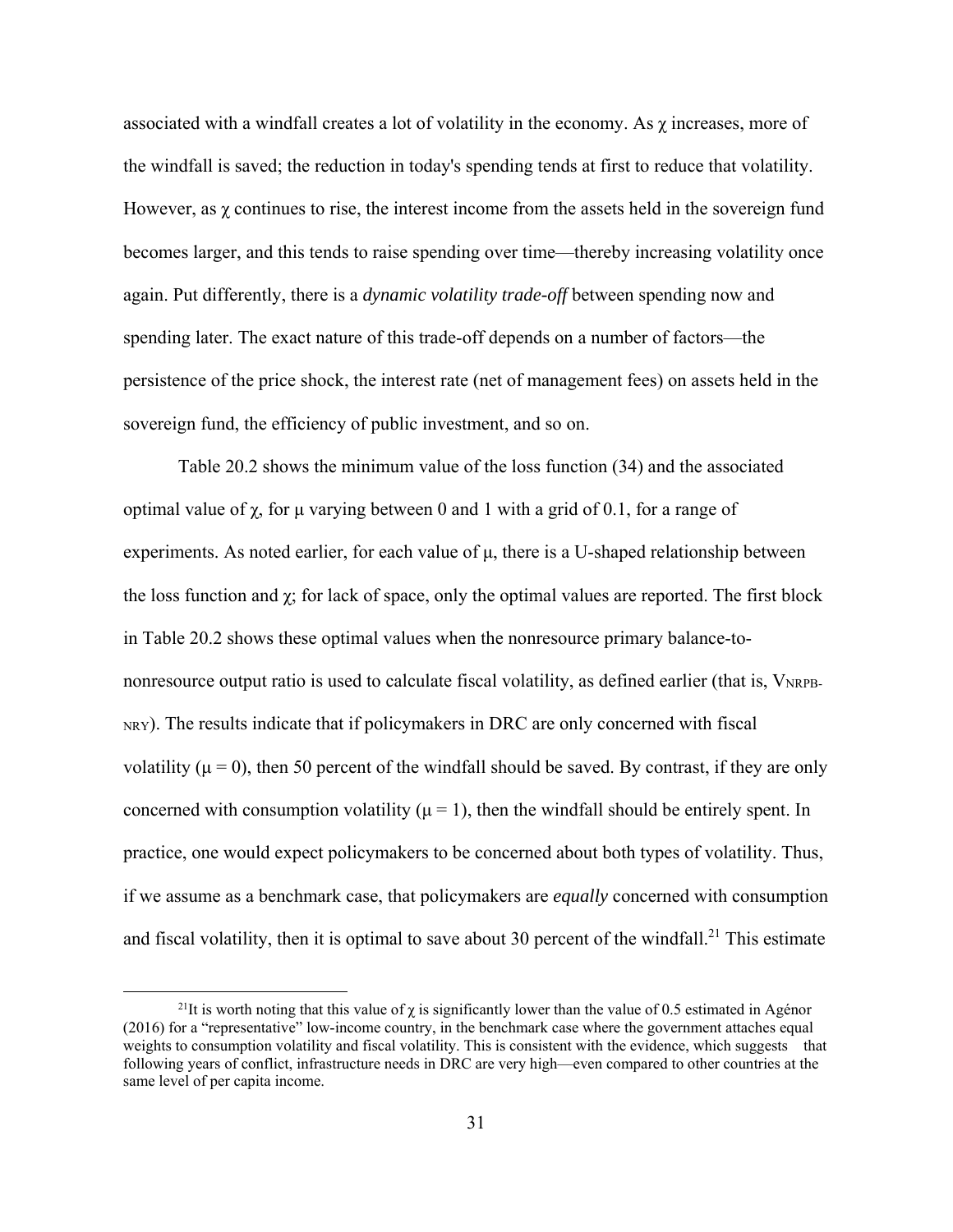can be refined by doing a finer grid search at intervals of 0.01 for instance instead of 0.1. We have done so in a few cases, where the one-decimal grid search did not generate a clear difference when performing sensitivity analysis. Although these results are not reported here, it can be shown for instance that, in the interval 0.4-0.5 of the benchmark case, the optimal value of  $\chi$  for  $\mu$  = 0.2 is 0.44 rather than 0.4.

Table 2 DRC: Minimized Loss Function and Optimal Share of Saving in the Sovereign Wealth Fund

|                                                   | и        |        |       |       |       |       |       |       |       |       |       |
|---------------------------------------------------|----------|--------|-------|-------|-------|-------|-------|-------|-------|-------|-------|
|                                                   | $\Omega$ | 0.1    | 0.2   | 0.3   | 0.4   | 0.5   | 0.6   | 0.7   | 0.8   | 0.9   |       |
| <b>Benchmark parameters</b>                       |          |        |       |       |       |       |       |       |       |       |       |
| Nonresource primary balance to nonresource output |          |        |       |       |       |       |       |       |       |       |       |
| <b>Minimized Loss function</b>                    | 61.94    | 56.87  | 52.18 | 47.67 | 43.56 | 39.63 | 35.99 | 32.48 | 29.20 | 26.17 | 23.30 |
| Optimal value of $\gamma$                         | 0.50     | 0.50   | 0.40  | 0.40  | 0.40  | 0.30  | 0.30  | 0.20  | 0.10  | 0.10  | 0.00  |
| Nonresource primary balance to total output       |          |        |       |       |       |       |       |       |       |       |       |
| Minimized Loss function                           | 121.48   | 104.48 | 89.67 | 76.66 | 65.36 | 55.49 | 46.91 | 39.56 | 33.23 | 27.86 | 23.30 |
| Optimal value of $\chi$                           | 0.60     | 0.50   | 0.50  | 0.40  | 0.30  | 0.30  | 0.20  | 0.10  | 0.10  | 0.00  | 0.00  |
| Overall primary balance to total output           |          |        |       |       |       |       |       |       |       |       |       |
| <b>Minimized Loss function</b>                    | 21.25    | 21.64  | 22.02 | 22.41 | 22.81 | 23.16 | 23.42 | 23.63 | 23.70 | 23.59 | 23.30 |
| Optimal value of $\gamma$                         | 0.50     | 0.40   | 0.40  | 0.40  | 0.40  | 0.30  | 0.30  | 0.20  | 0.20  | 0.10  | 0.00  |
| General index of macroeconomic volatility 2/      |          |        |       |       |       |       |       |       |       |       |       |
| <b>Minimized Loss function</b>                    | 12.95    | 13.90  | 14.93 | 16.01 | 17.09 | 18.19 | 19.28 | 20.33 | 21.35 | 22.36 | 23.30 |
| Optimal value of $\gamma$                         | 0.50     | 0.50   | 0.50  | 0.40  | 0.40  | 0.30  | 0.20  | 0.20  | 0.10  | 0.00  | 0.00  |

Source: Pinto-Moreira (2016).

The second and third blocks in Table 2 show the values of the minimum loss function and the optimal value of  $\chi$  when, alternatively the fiscal volatility measure is based on *a*) the nonresource primary balance over total output, and *b*) the overall primary balance over total output. In practice, these two measures are often used in fiscal policy analysis, so it is worth considering their performance in the context of these experiments. In addition, the fourth block of the table shows the results for the minimum loss function and the optimal  $\gamma$  when a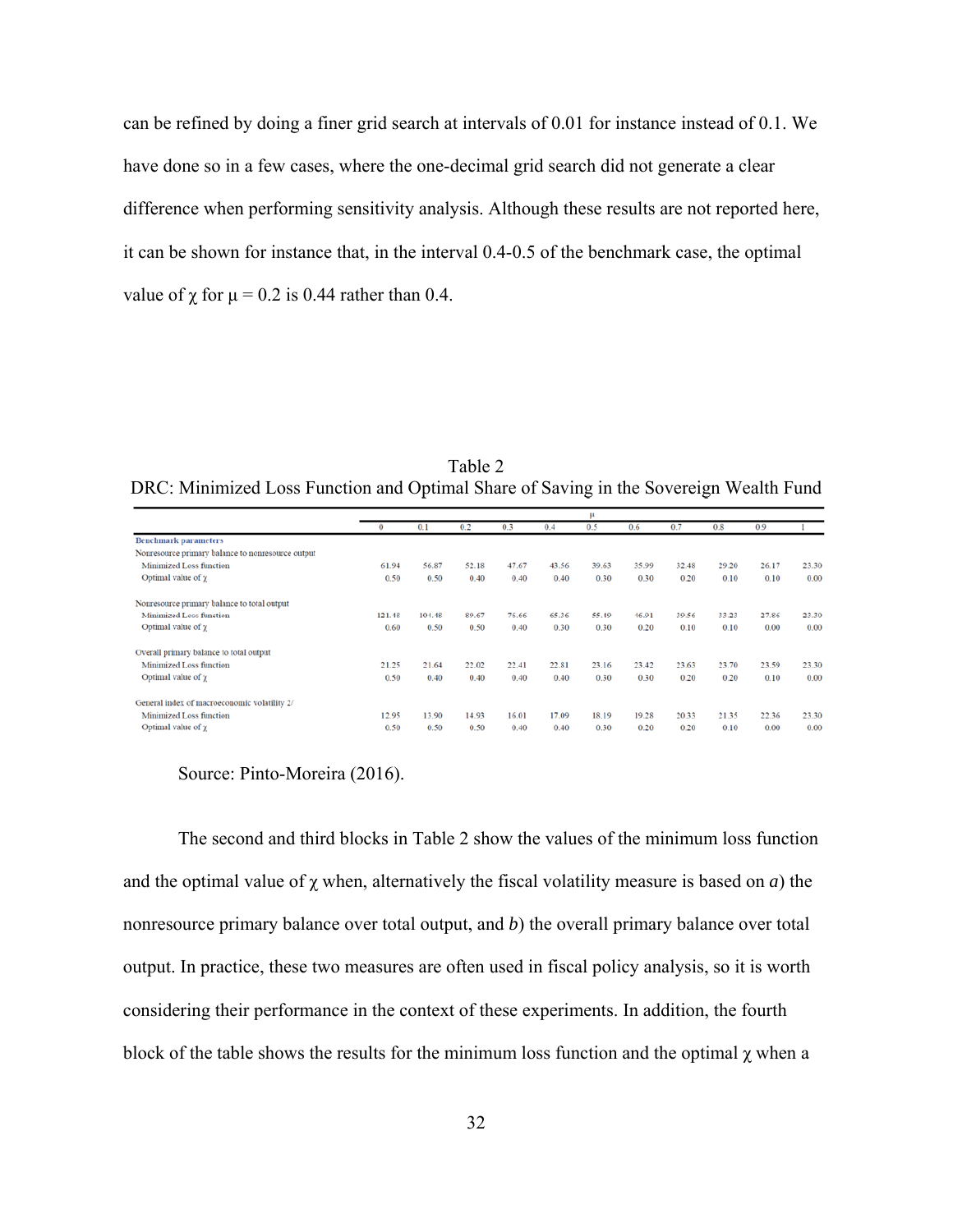more general index of *macroeconomic* volatility, involving not only the volatility of the nonresource primary balance as a share of nonresource output but also the volatility of the real exchange rate (with equal weights), is used, as in Agénor (2016). Although the results differ slightly from the benchmark case, they are remarkably consistent; the lower the concern with fiscal/macro volatility (the higher  $\mu$  is), the smaller the proportion of the windfall that should be saved. Put differently, fiscal volatility is a key consideration when deciding whether and how much of a resource windfall should be set aside in a sovereign fund.

#### **6. Sensitivity Analysis**

To assess the robustness of the results established in the previous section, we considered changes in some key parameters and variables. The focus here is on the implications of these changes for the optimal allocation of resource windfalls between spending today and spending tomorrow, that is, the optimal value of  $\chi$ , rather than their implications on the transmission mechanism of resource shocks to the economy—even though these implications are of interest in their own right.

Specifically, the following changes are considered: higher elasticity of output with respect to public capital, as measured by a value of  $\omega$  of 0.22 instead of 0.17, consistent with the results in Agénor and Neanidis (2015); lower rate of return on assets held in the sovereign wealth fund, as measured by a value of  $r<sup>F</sup>$  of 3 percent instead of 4 percent; stronger direct complementarity effect between public capital and private investment as measured by a value of  $\varphi$ K of 0.4 instead of 1.0; higher elasticity of the risk premium with respect to the debt-tooutput ratio as measured by a value of pr1 of 0.4 instead of 0.25; and full spending of interest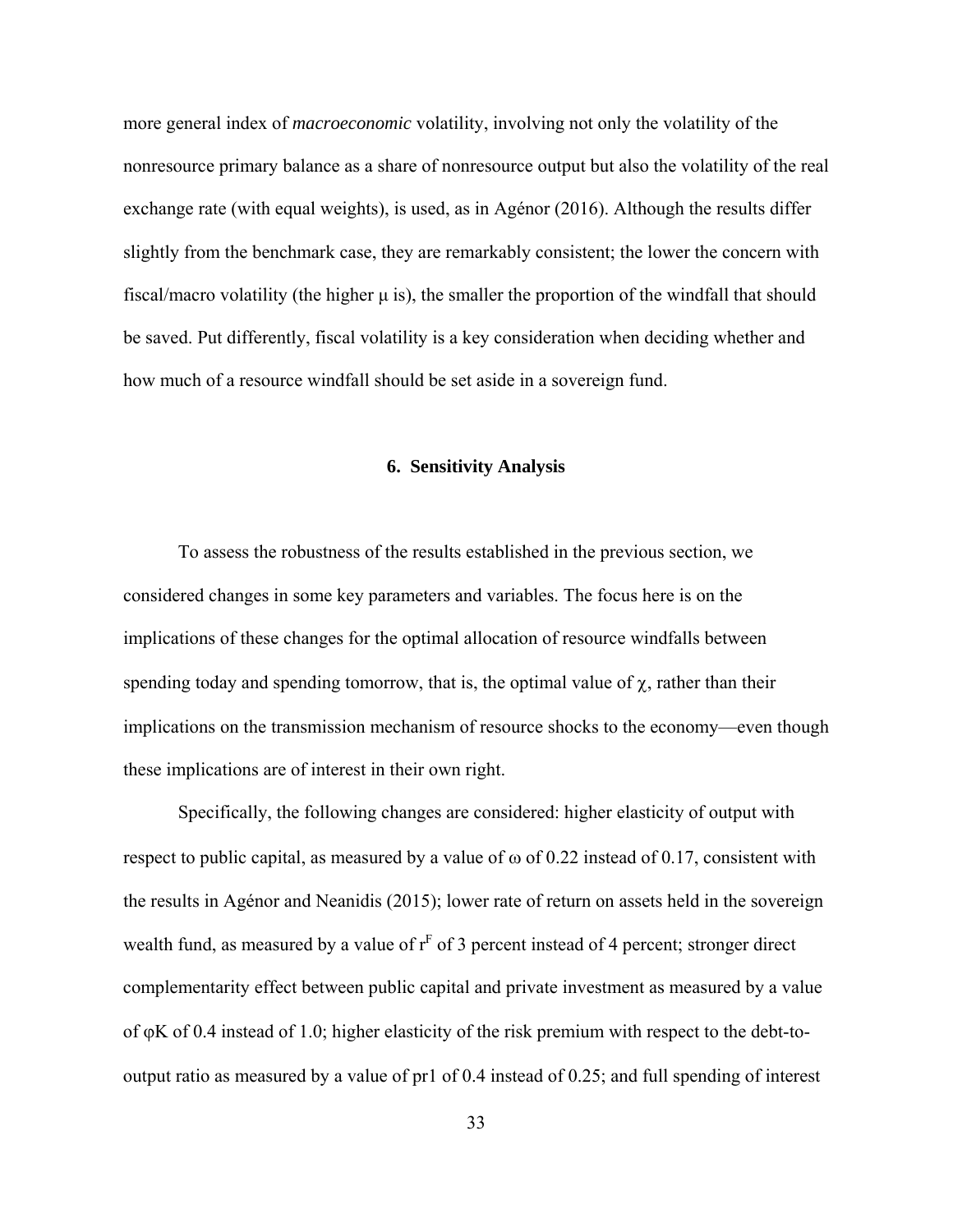income (following a resource windfall) on infrastructure investment, which is equivalent to setting  $v^G$  to unity, from the initial steady-state value of 0.127.

The results of these experiments are reported in Table 20.2, using the original and preferred measure of fiscal volatility. In all cases, and as before, the weaker the concern with fiscal volatility is (the higher  $\mu$  is), the larger the proportion of the windfall that should be spent today. However, in the benchmark case where policymakers are equally concerned with consumption and fiscal volatility (that is,  $\mu = 0.5$ ), the optimal value of  $\chi$  varies across some of these experiments. In particular, in the case of a lower rate of return on the assets held in the sovereign funds, the optimal value is substantially higher at 0.6; by contrast, with full spending on investment, the optimal value is about 0.1. These results are fairly intuitive; with a lower return, more resources must be saved to achieve the same level of spending; otherwise, lump-sum transfers must fall and this would increase volatility in consumption. When all resources are spent on investment, output and nonresource revenues are higher, implying that the lower interest income associated with reduced accumulation of assets in the fund is mitigated. For all other experiments, the results are quite close to those obtained in the benchmark case—with equal concern for consumption volatility (household welfare) and fiscal volatility, it is optimal to save about one third of a resource windfall into a sovereign fund  $^{22}$ 

Finally, it is worth noting that in the case of a negative shock, the intuition is symmetric, with χ representing now the proportion of the resources that are *taken out* of the

<sup>&</sup>lt;sup>22</sup>Of course, a finer grid search of 0.01 would show more differences across the simulation results, given that a grid of 0.1 is not always sufficient to pass judgment. This would be the case, for instance, when comparing the results of the benchmark experiment with the case of a higher elasticity of output with respect to public capital,  $\omega$ ; for a benchmark value of  $\mu = 0.5$  for instance, the optimal value of  $\gamma$  is 0.3 for  $\omega = 0.22$ , instead of  $0.31$  for  $\omega = 0.17$ .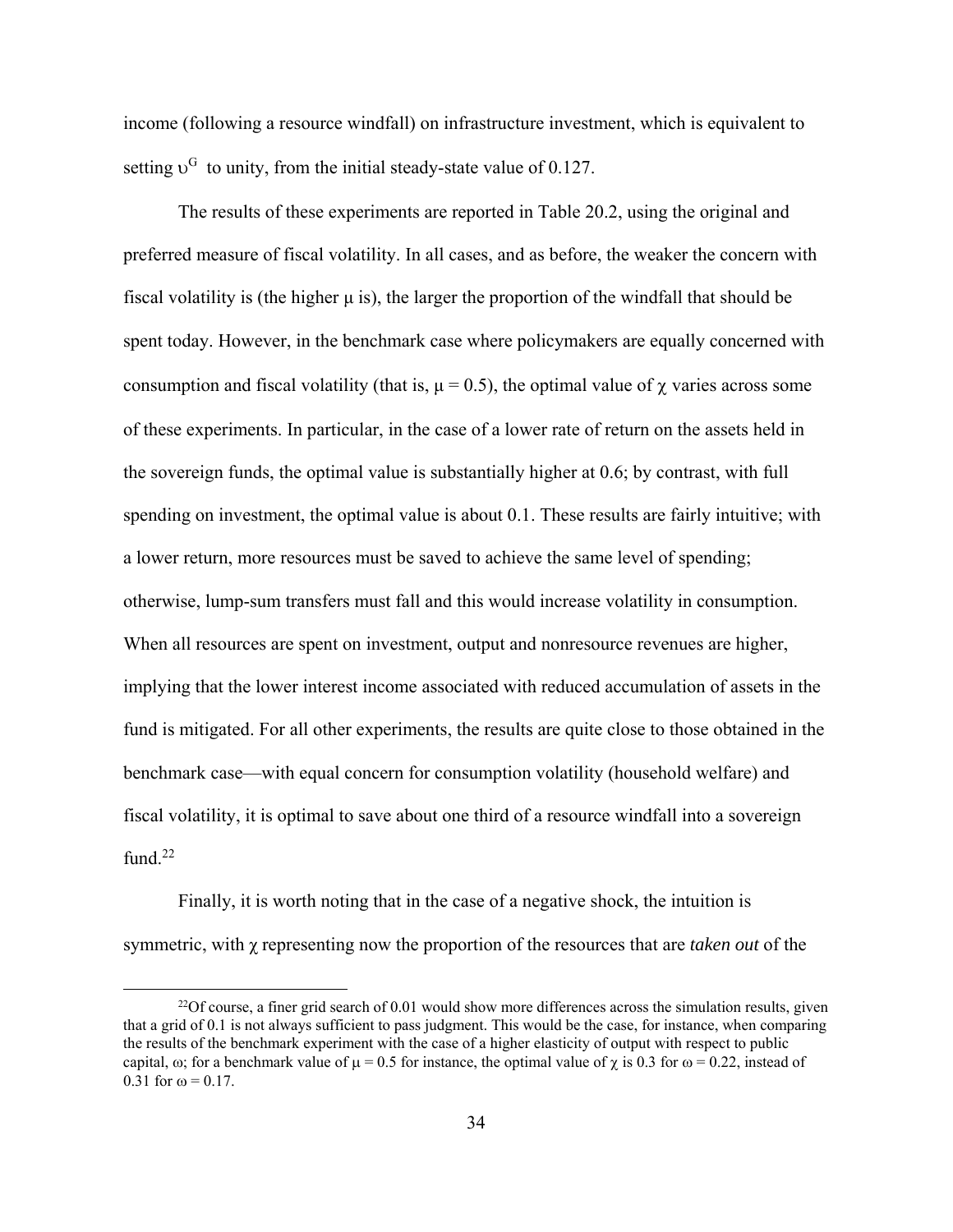sovereign fund. With small withdrawals  $(\chi \text{ low})$  the adverse shock creates volatile environment, in particular through a concomitant contraction in government spending. As  $\chi$ increases (more and more resources previously saved are withdrawn from the fund), the adverse effect of the initial shock on spending is mitigated and volatility decreases at first. But as χ continues to rise and public outlays increase, volatility starts increasing again—albeit at a slower rate now, given that the interest income (which is also spent) generated by the lower level of assets held in the sovereign fund becomes smaller. Thus, the relationship between the loss function (34) and the parameter  $\chi$  takes again a convex shape.

#### **7. Summary and Policy Implications**

Managing natural resources effectively, in an environment of volatile commodity prices, continues to be a challenge in many developing countries. This paper contributes to the ongoing debate on fiscal management rules that aim, in response to resources windfalls, to allocate sufficient resources to meet a country's needs in infrastructure investment—a critical step not only to promote economic activity but also to achieve education and health outcomes—while at the same time maintaining fiscal and macroeconomic stability.

The main policy implication of the paper is that given that political economy considerations and weak institutional framework in DRC may translate into a *time preference for spending the windfall today*, setting up *institutionalized savings rules* to secure resource revenues needed for future investments seem to us a critical policy move for DRC.<sup>23</sup> Setting-

 $\overline{a}$ 

 $^{23}$  Paul Collier (2012) indicates that in the absence of such institutionalized savings rules, there is a possibility that their savings may merely transfer spending power to a bad successor.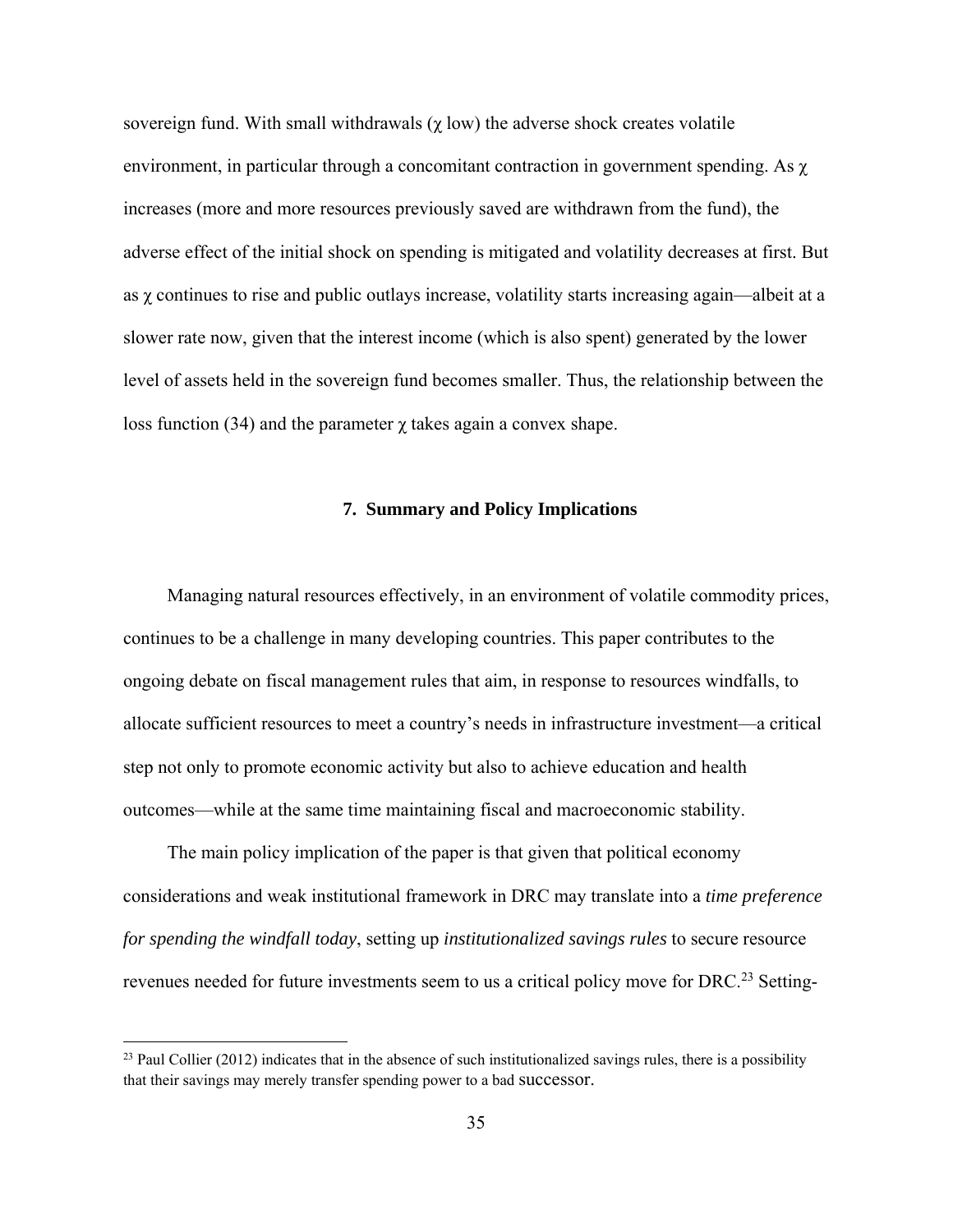up a SWF (in the form of a savings account) would help further improve DRC's fiscal policy, protect the economy against the volatility of resource price, strengthen fiscal buffers, and smooth consumption and maintain price stability. Lessons could be learned from the experience of Chile's successful management of resource windfalls.<sup>24</sup>

 $\overline{a}$ 

<sup>&</sup>lt;sup>24</sup> Chile has made fiscal policy a cornerstone for managing resource revenues. The Fiscal Responsibility Law enacted in 2006 (Law 20128) provided an institutional framework that strengthened the link between the fiscal rule and use of government savings. It also established two sovereign funds (SWFs).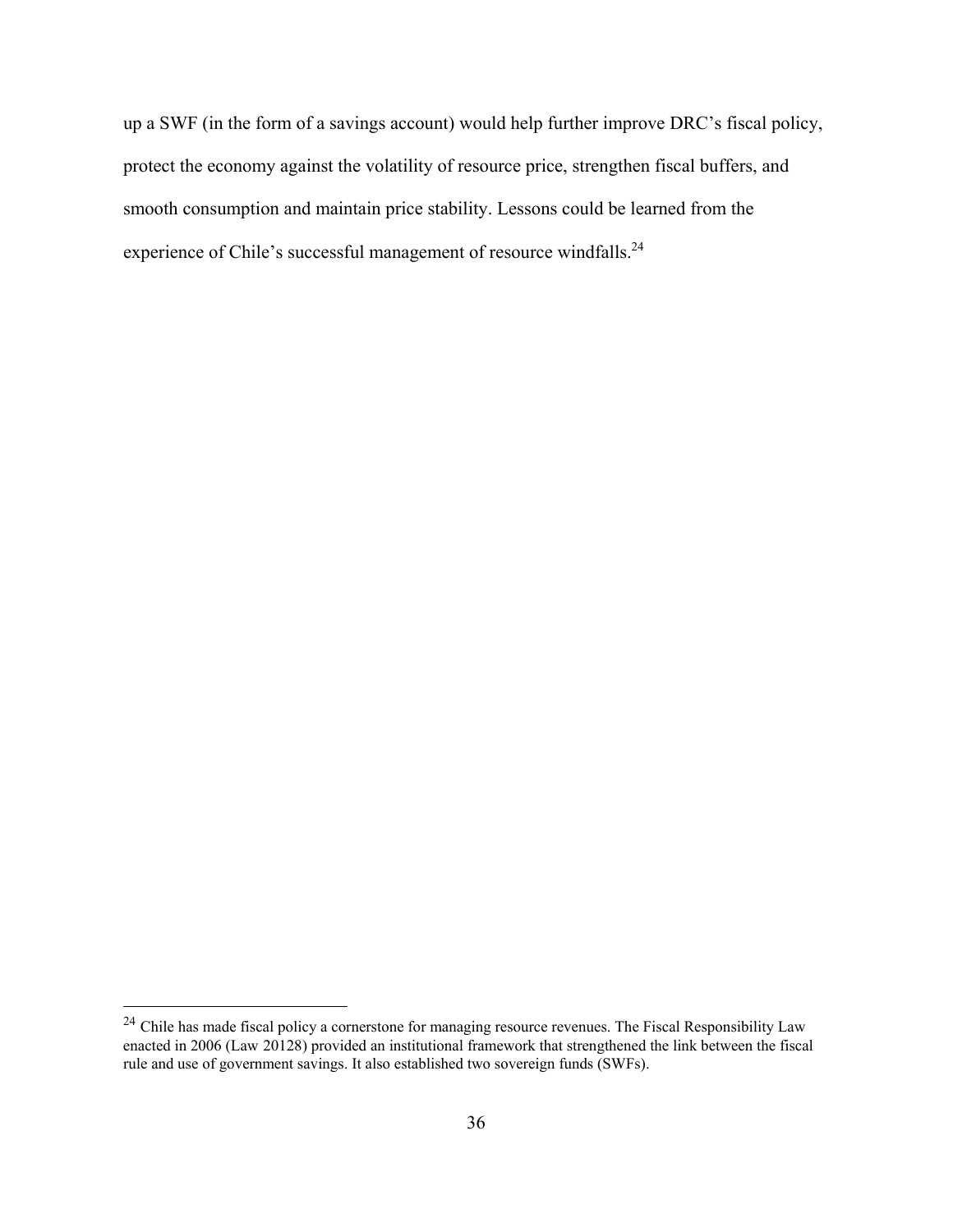#### **About the Author**

Emmanuel Pinto Moreira is Lead Economist in the World Bank. He has a PhD in Macroeconomics from University of Lorraine (France). Mr. Pinto Moreira joined the Bank in 1996. He has also served as a Senior Economist and Senior Advisor at the IMF. His publication record covers public economics, growth, poverty, natural resources management, public finance management, and general equilibrium modelling.

# **Bibliography**

Agénor, Pierre-Richard, *Public Capital, Growth and Welfare*, Princeton University Press (Princeton, New Jersey: 2012).

------, "Optimal Fiscal Management of Commodity Price Shocks," *Journal of Development Economics*, 122 (September 2016), 183-96.

Agénor, Pierre-Richard, and Peter J. Montiel, *Development Macroeconomics*, 4th ed., forthcoming, Princeton University Press (Princeton, New Jersey: 2015).

Agénor, Pierre-Richard, and Kyriakos Neanidis, "Innovation, Public Capital, and Growth," *Journal of Macroeconomics*, 44 (June 2015), 252-75.

Alhashel, Bader, "Sovereign Wealth Funds: A Literature Review," *Journal of Economics and Business*, forthcoming (March 2015).

Bems, Rudolfs, "Aggregate Investment Expenditures on Tradable and Nontradable Goods," *Review of Economic Dynamics*, 11 (October 2008), 852-83.

Berg, Andrew, Rafael Portillo, Shu-Chun S. Yang, and Luis-Felope Zanna, "Public Investment in Resource-Abundant Developing Countries," *IMF Economic Review*, 61 (March 2013), 92-129.

Bom, Pedro R., and Jenny E. Ligthart, "What Have we Learned from Three Decades of Research on the Productivity of Public Capital?," *Journal of Economic Surveys*, 28 (December 2014), 889-916.

Boyce, James K., and Léonce Ndikumana, "Capital Flight from Sub-Saharan African Countries: Updated Estimates, 1970-2010," Research Report, University of Massachusetts Amherst (October 2012).

Central Bank of Congo, *Annual Report 2013*, CBC Publications (Kinshasa: 2013).

Collier, Paul, Frederick van der Ploeg, Michael Spence, and Anthony J. Venables, "Managing Resource Revenues in Developing Economies," *IMF Staff Papers*, 51 (April 2010), 84-118.